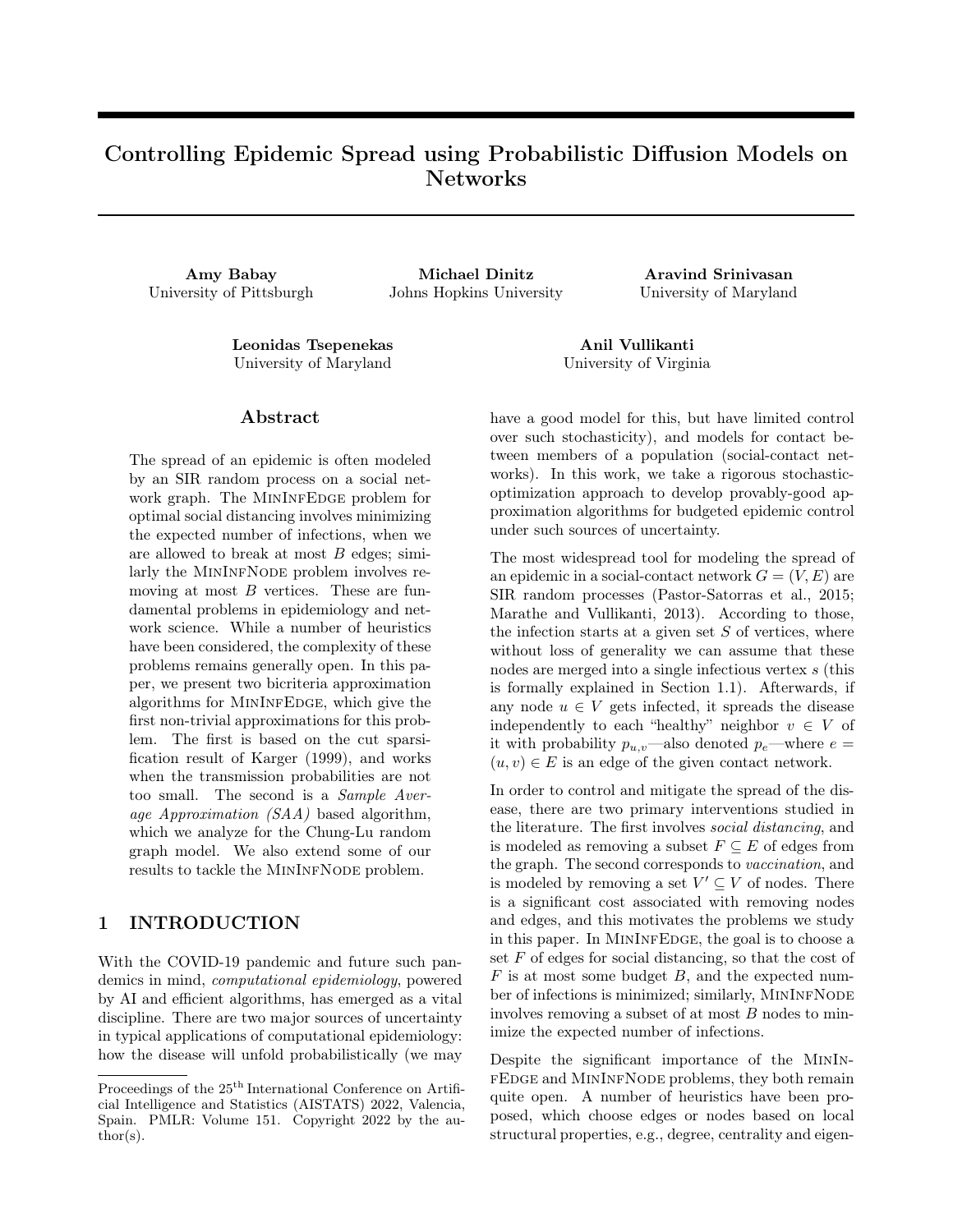vector components. However, these do not give any guarantees in general, except in very special random graph models, e.g., [\(Bollobás and Riordan, 2004\)](#page-9-3). The only prior work on MININFEDGE with rigorous guarantees is for the case of deterministic graphs, where we assume  $p_{u,v} = 1$  for all  $(u, v) \in E$  [\(Hayrapetyan](#page-9-4) [et al., 2005a;](#page-9-4) [Eubank et al., 2004,](#page-9-5) [2006;](#page-9-6) [Svitkina](#page-10-0) [and Tardos, 2004\)](#page-10-0). This scenario actually models a highly-contagious disease, and can be viewed as the SI model [\(Marathe and Vullikanti, 2013\)](#page-9-2). In this paper, we obtain the first rigorous results for both MinInfEdge and MinInfNode.

#### <span id="page-1-0"></span>1.1 Formal Problem Definition

Suppose we have an undirected graph  $G = (V, E)$  with edge weights  $c_e \geq 0$  for every edge  $e \in E$  (representing the cost of removing the social connection  $e$ ). Finally, let  $n = |V|$  and  $m = |E|$ .

We assume an SIR model of disease spread, in which each node is in one of the states S (susceptible), I (infectious) or R (recovered). We also assume the infection starts at a subset  $I_0 \subseteq V$ . An infectious vertex v infects each susceptible neighbor  $u \in N(v)$  once, independently with probability  $p_{u,v} \in [0,1]$ , where  $N(v) = \{u \in V : (u, v) \in E\}.$  This is equivalent to a percolation process [\(Pastor-Satorras et al., 2015;](#page-9-1) [Marathe and Vullikanti, 2013\)](#page-9-2): consider a random subgraph  $G(\vec{p}) = (V, E(\vec{p}))$  obtained by retaining each edge  $e \in E$  independently with probability  $p_e$  (and thus removing each edge with probability  $1 - p_e$ ). In particular, the probability that a set  $V_{inf}$  of vertices is reachable from  $I_0$  in  $G(\vec{p})$  is precisely equal to the probability that the set  $V_{inf}$  becomes infected during the SIR process. We will sometimes abuse notation and let  $G(\vec{p})$  also represent the distribution over subgraphs thus obtained. Without loss of generality, we can assume that  $I_0$  consists of a single vertex s, since we can add a meta-vertex s with edges to all vertices in  $I_0$  with probability 1. Finally, some of our results assume a uniform probability setting in which  $p_e = p$ for all  $e \in E$ ; in this case we denote the random graph  $G(\vec{p})$  by  $G(p)$ .

A social distancing strategy corresponds to the removal of a subset  $F \subseteq E$  of edges; for such an F, we denote by  $inf(V, E \setminus F, s)$  the number of vertices that are in the same connected component as s in the residual graph  $G_F = (V, E \setminus F)$ . For simplicity, we refer to  $F$  as a cut or a cut-set, though it need not always induce a cut in the graph for our problems of interest. The expected number of infected vertices in the percolation process is then  $\mathbb{E}_{G(\vec{p})}[inf(V,E(\vec{p}) \setminus F,s)].$ 

For the vaccination intervention,  $F \subseteq V$  is a set of nodes to be removed, and in this case,  $G_F$  =  $(V, E - \{(u, v) \in E : u \in F \text{ or } v \in F\})$  is the subgraph obtained by removing edges incident to nodes in F; here  $inf(V, E \setminus \{(u, v) \in E : u \in F \text{ or } v \in F\}, s)$ will denote the number of infected vertices when the edges incident to vertices in  $F$  are removed. For the expected number of infections in the percolation process we use  $\mathbb{E}_{G(\vec{p})}[inf(V,E(\vec{p}) \setminus \{(u,v) \in E(\vec{p}) : u \in$ F or  $v \in F$ , s).

The MININFEDGE Problem: Besides the alreadydescribed input, we are given a budget  $B$ , and the goal is to choose a set  $F \subseteq E$  of edges such that:

- 1.  $c(F) = \sum_{e \in F} c_e \leq B$ , i.e., the total cost of the set  $F$  of edges to be removed, is at most  $B$ .
- 2.  $\mathbb{E}_{G(\vec{p})}[inf(V,E(\vec{p})\setminus F,s)],$  i.e., the expected number of nodes reachable from s when we remove the edges in  $F$  and conduct the disease percolation on the remaining graph, is minimized.

The MININFNODE Problem: Besides the alreadydescribed input, we are given a budget  $B$ , and the goal is to choose a set  $F \subseteq V$  of vertices such that:

- 1.  $|F| \leq B$ , i.e., the total number of removed vertices is at most B.
- 2.  $\mathbb{E}_{G(\vec{p})}[inf(V,E(\vec{p}) \setminus \{(u,v) \in E(\vec{p}) : u \in F \text{ or } v \in$  $F\}$ , s) is minimized.

 $(\alpha, \beta)$ -approximation. As in [\(Hayrapetyan et al.,](#page-9-4) [2005a;](#page-9-4) [Eubank et al., 2004\)](#page-9-5), we focus on bicriteria algorithms. We define this notion only for MinIn-FEDGE, since the case of MININFNODE is almost identical. We say that a solution  $F \subseteq E$  is an  $(\alpha, \beta)$ approximation if  $c(F) \leq \alpha B$ , and  $\mathbb{E}_{G(\vec{p})}[inf(V,E(\vec{p})])$  $[F, s] \leq \beta \mathbb{E}_{G(\vec{p})}[inf(V, E(\vec{p}) \setminus F^*, s)],$  where  $F^*$  is an optimal solution for the given instance.

Random Models for Networks: With the evergrowing importance of networks and network science, we need good random-graph models for predictive applications, simulations, testing of new algorithms etc.: see, e.g., [\(Barabási and Albert, 1999;](#page-9-7) [Bollobás and Ri](#page-9-3)[ordan, 2004\)](#page-9-3).

In our context of social-contact networks, the randomgraph model of [Chung and Lu](#page-9-8) [\(2006\)](#page-9-8) is particularly useful. In this model, we have vertices  $V$ , and a weight  $w_v$  for every node  $v \in V$  that denotes its expected degree in the graph; let  $w_{min} = \min_v w_v$  and  $w_{max} =$  $\max_v w_v$ . The edges E of the graph are determined via the following random process. For all  $u, v \in V$ , the probability of having the  $(u, v)$  edge in E is

$$
q_{u,v} = \frac{w_u w_v}{\sum_{r \in V} w_r},
$$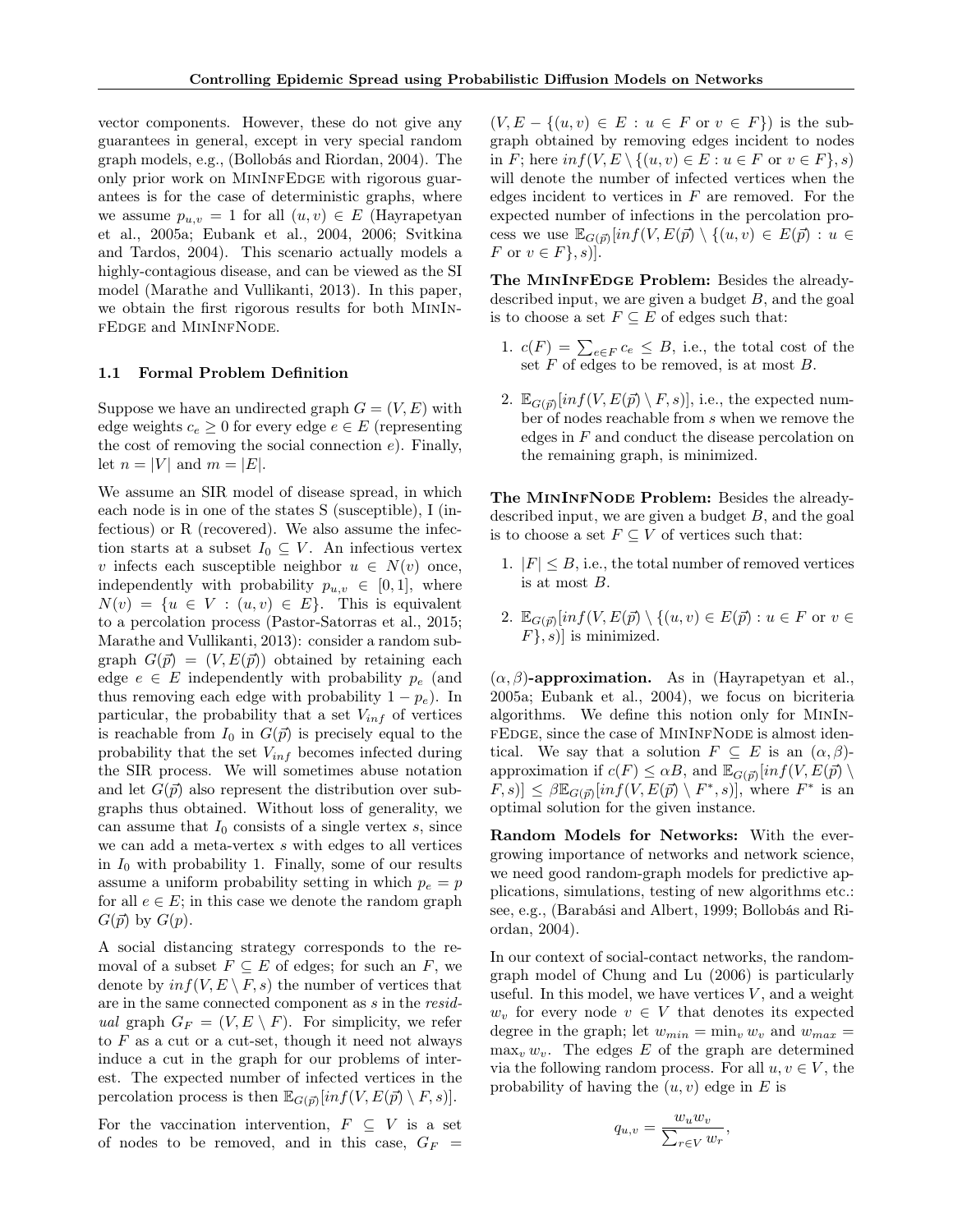where these edges are present independently and selfloops are allowed. A natural assumption here is that  $w_{min} = O(1)$ . A common instantiation of this model is with a power law, in which  $n_i$ , the number of nodes of weight *i*, satisfies  $n_i = \Theta(n/i^{\beta})$ , with  $\beta > 2$  being a model parameter. In our paper, we use the power law instantiation every time we consider this model.

The random graphs captured by the Chung-Lu model are more realistic than those of the simple Erdős-Renyi model [\(Eubank et al., 2004\)](#page-9-5). The reason for this is imposing a specified degree sequence that models the heavy-tailed nature of real-world degree distributions.

We refer to MININFEDGE and MININFNODE when the graph  $G = (V, E)$  is from the Chung-Lu model as MinInf-CL and MinInfNode-CL, respectively. The random process for constructing the graph  $G = (V, E)$ in the Chung-Lu model should not be confused with the percolation process occurring on  $G$  during the spread of the disease. In the case of MinInf-CL and MinInfNode-CL, the reader can view the whole process as happening in two steps. At first,  $G = (V, E)$ is chosen randomly according to the Chung-Lu model. Afterwards, the disease starts its diffusion in the chosen network according to the probability vector  $\vec{p}$ .

#### 1.2 Contributions and Outline

We mostly focus on MININFEDGE for the rest of the paper. In Appendix [B](#page-13-0) we discuss which of our results extend to the case of MININFNODE.

In Section [2,](#page-3-0) we study the unit edge-cost case of Min-INFEDGE (all edges of  $G$  have cost 1), and we present an  $(O(1), O(1))$ -approximation for it. This result is for the uniform  $p$  probability setting, in the regime where Karger's cut sparsification result holds. However, even this simple setting is not trivial, and to the best of our knowledge, this is the first rigorous result when the transmission probability is not 1. Let  $\tilde{G}$  be the weighted graph obtained by setting the weight  $w_e$ of each edge  $e$  equal to  $p$ , and let  $\hat{c}$  denote the weight of the minimum cut in  $\ddot{G}$ . Karger's result (Theorem [2.1\)](#page-3-1) states that if  $\hat{c} \geq 9 \ln n$ , then the size of every cut in  $G(p)$  is close to the corresponding cut in  $\tilde{G}$ . In this case, we are able to reduce MININFEDGE to a problem from [\(Hayrapetyan et al., 2005a\)](#page-9-4), using just one random sample  $G(p)$ .

In Section [3](#page-4-0) we present a sampling framework for Min-InfEdge that utilizes the powerful sample-averageapproximation (SAA) approach [\(Kleywegt et al., 2002;](#page-9-9) [Ruszczynski and Shapiro, 2003;](#page-9-10) [Shapiro, 2003;](#page-10-1) [Swamy](#page-10-2) [and Shmoys, 2012\)](#page-10-2). Specifically, we sample a polynomial number of graphs from  $G(\vec{p})$  and then formulate a linear program (LP) that describes the empirical estimate of the optimal solution of those samples. Afterwards, we solve this LP and provide a randomizedrounding procedure that transforms its fractional solution into an integral one. Let  $F_0$  be the solution (set of edges to remove) that we compute,  $OPT$  the value of the optimal solution, and  $\Gamma$  the expected number of simple paths<sup>[1](#page-2-0)</sup> in a randomly drawn graph from  $G(\vec{p})$ , where the randomness also includes the random choice of  $G$ , in case  $G$  is drawn from a random-graph model.

Three different sources of randomness: Our statements will refer to (combinations of) three distinct sources of randomness/uncertainty:

- Type 1: This randomness is over the random choice, if any, of our network  $G = (V, E)$  (such as randomness resulting from choosing G according to the Chung-Lu model). If the network G is deterministic, Type 1 is vacuous: there is no randomness.
- Type 2: This randomness arises from the choices of our randomized rounding algorithm.
- Type 3: This type of randomness refers to the random percolation/diffusion of the disease, governed by  $\vec{p}$ .

Our main theorem for the SAA approach of Section [3](#page-4-0) is summarized in the following, where "log" denotes the natural logarithm throughout.

<span id="page-2-2"></span>**Theorem 1.1.** For any chosen constants  $\epsilon > 0$  and  $\gamma > 1$ , the following hold:

- with probability at least  $1 O(n^{-\gamma})$ , where the randomness is solely of Type 2, we have  $c(F_0) \leq$  $O(\frac{\gamma}{\epsilon})\log n \cdot B;$
- there exists an event A with  $Pr[\mathcal{A}] \geq 1 O(\frac{1}{n^2})$   $O\left(\frac{\Gamma \log n}{\epsilon^2 n^{\gamma}}\right)$  and  $\mathbb{E}[inf(V, E(\vec{p}) \setminus F_0, s) | \mathcal{A}] \leq (1+\epsilon) \cdot$  $OPT$ . Here, randomness is with respect to Type 1 (if applicable), Type 2, and Type 3.

Observe now that if  $\Gamma \leq \text{poly}(n)^2$  $\Gamma \leq \text{poly}(n)^2$ , we can choose  $\gamma$ to be large enough, such that  $Pr[\mathcal{A}] \geq 1 - O(1/n^2)$ . As we show in Section [3](#page-4-0) this immediately implies the following corollary.

Corollary 1.2. When  $\Gamma \leq \text{poly}(n)$ , we easily get  $\mathbb{E}[inf(V, E(\vec{p}) \setminus F_0, s)] \leq (1 + O(\epsilon) + O(1/n))OPT,$ where the randomness is with respect to Type 1 (if applicable), Type 2, and Type 3.

Hence, in Section [4](#page-6-0) we prove that a family of Chung-Lu random-graphs satisfies the  $\Gamma \leq \text{poly}(n)$  property

<span id="page-2-0"></span><sup>&</sup>lt;sup>1</sup>"Paths" will refer throughout to *simple* paths: ones in which no nodes or edges are repeated.

<span id="page-2-1"></span><sup>2</sup>Throughout, "poly" will denote an arbitrary univariate or bivariate polynomial.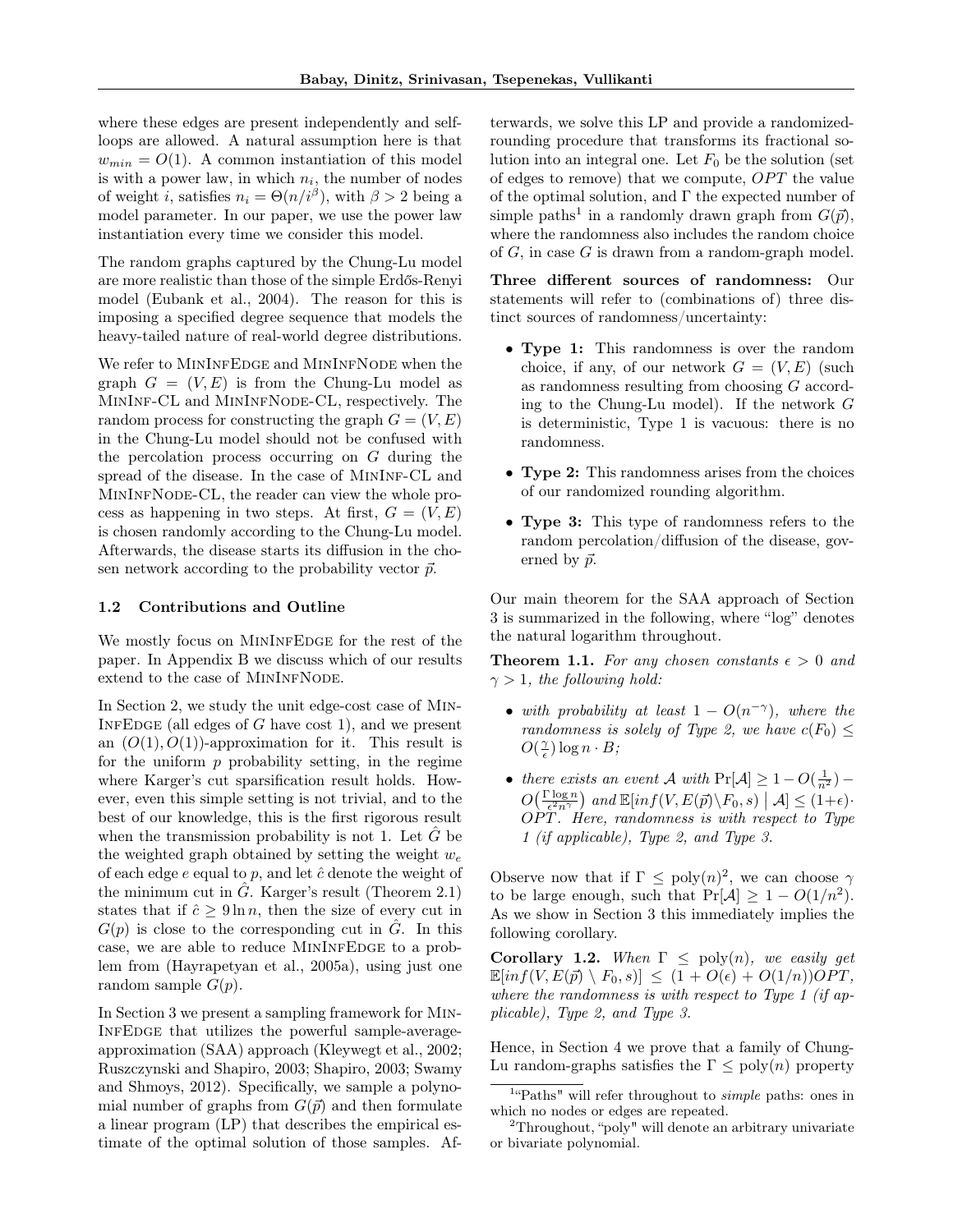(recall this model captures realistic social-contact networks well [\(Eubank et al., 2004,](#page-9-5) [2006\)](#page-9-6)). Under this property, are main result informally says that we can approximate the budget to within a factor  $O(\log n)$  with high probability, and the expected number of infected people to within a constant factor.

A remark regarding Section [3](#page-4-0) is that our goal is to present a "proof of concept", so we do not optimize the constants in our algorithms, and we are content with polynomial running times. In particular, we do not spell out the actual running times of our algorithms: these will easily be seen to be bounded by polynomials of  $n$  and  $m$ . We remark that most of the prior work on this problem has been experimental, and that our paper is the first to give rigorously-proven results.

Section [4](#page-6-0) develops the above-mentioned  $poly(n)$  bound on Γ for a realistic Chung-Lu family of graphs. More generally, it shows a phase-transition phenomenon for the expected number of paths of any length  $k$ , as a function of the model parameter  $\beta$ : this is proved to be at most  $\text{poly}(n, 2^k)$  for  $\beta > 3$ , and to be at least  $(k!)^{\Omega(1)}$  for  $\beta < 3$ . This leads to our provably-good approximation algorithms for the Chung-Lu family of graph models when  $\beta > 3$ .

In Section [5,](#page-8-0) we show a slightly different SAA approach combined with a deterministic rounding, which achieves an  $(O(n^{2/3}), O(n^{2/3}))$ -approximation for any graph, without any dependence on the parameter Γ.

### 1.3 Further Related Work

There has been much work on heuristics for interventions for the SIR model [\(Yang et al., 2019;](#page-10-3) [Eames](#page-9-11) [et al., 2009;](#page-9-11) [Cohen et al., 2003;](#page-9-12) [Miller and Hyman,](#page-9-13) [2007;](#page-9-13) [Barabási and Albert, 1999;](#page-9-7) [Sambaturu et al.,](#page-10-4) [2020\)](#page-10-4). In particular, heuristics based on degree or centrality, e.g., [\(Cohen et al., 2003;](#page-9-12) [Miller and Hy](#page-9-13)[man, 2007\)](#page-9-13), have been shown to be quite effective in many classes of networks (including random graphs), but these do not provide any guarantees. The work of [Sambaturu et al.](#page-10-4) [\(2020\)](#page-10-4) explores the use of the sample average approximation method, but has worst-case approximation bounds as large as  $O(n)$ .

However, as mentioned earlier, rigorous results are only known for the setting where  $p_{u,v} = 1$  for all  $(u, v) \in E$  [\(Bollobás and Riordan, 2004;](#page-9-3) [Hayrapetyan](#page-9-4) [et al., 2005a;](#page-9-4) [Eubank et al., 2006;](#page-9-6) [Svitkina and Tar](#page-10-0)[dos, 2004\)](#page-10-0). The MinInfEdge problem is known to be NP-hard even in this setting [\(Hayrapetyan et al.,](#page-9-4) [2005a;](#page-9-4) [Svitkina and Tardos, 2004\)](#page-10-0), and constant factor bicriteria approximation algorithms are known.

Another related direction of work has been on reducing the first eigenvalue, referred to as the spectral radius, based on a characterization of the time to die out in SIS models (in which, unlike the SIR model, an infected node switches back to state S) [\(Ganesh](#page-9-14) [et al., 2005\)](#page-9-14). There has been much work on reducing the spectral radius, e.g., [\(Preciado et al., 2014b,](#page-9-15) [2013,](#page-9-16) [2014a;](#page-9-17) [Saha et al., 2015;](#page-10-5) [Ogura and Preciado, 2017\)](#page-9-18). However, these results do not imply any guaranteed bounds for MININFEDGE or MININFNODE.

# <span id="page-3-0"></span>2 MinInfEdge WITH UNIT EDGE-COSTS AND UNIFORM PROBABILITIES

In this section we are going to consider a special case of MININFEDGE. Specifically, we assume that the edge costs of the network  $G = (V, E)$  are all 1, i.e.,  $c_e = 1$ for all  $e \in E$ . Moreover, we will work under he uniform transimition probability setting.

For a random graph  $G(p) = (V, E(p))$  and any  $F \subseteq E$ , let  $F(p) = F \cap E(p)$  be the random cut corresponding to F in  $G(p)$ . Let also  $c_{min}$  be the size of the smalletst cut in  $G$ . We are going to use a cut sparisification result of [Karger](#page-9-0) [\(1999\)](#page-9-0).

<span id="page-3-1"></span>**Theorem 2.1.** [\(Karger, 1999\)](#page-9-0) Let  $\epsilon = \sqrt{\frac{3(d+2)(\ln n)}{c_{min} \cdot p}}$  for some  $d > 0$ . If  $\epsilon \leq 1$  then, with probability at  $\left| \begin{array}{c} \text{least} \ 1 - O(1/n^d), \text{ we have } \left| |F(p)| - \mathbb{E}_{G(p)}[|F(p)|] \right| \leq \end{array} \right|$  $\epsilon \mathbb{E}_{G(p)}[|F(p)|]$  for every  $F \subseteq E$ .

<span id="page-3-2"></span>**Observation 2.2.** When  $c_{min} \cdot p \ge 9 \ln n$ , the statement of Theorem [2.1](#page-3-1) holds with high probability, i.e., with probability at least  $1 - O(1/n)$ .

Observation [2.2](#page-3-2) basically determines the regime where the results of this section hold. However, notice that  $c_{min} \cdot p \ge 9 \ln n$  is a realistic assumption, since for most real-life scenarios the transmission probability will be some constant, and the size of the minimum cut in  $G$ can very well be  $\Omega(\ln n)$ .

To tackle MININFEDGE in the current setting, we are going to reduce it to a problem from [\(Hayrapetyan](#page-9-19) [et al., 2005b\)](#page-9-19), namely the MINIMUM-SIZE BOUNDED-Capacity Cut problem (MinSBCC). In this problem, we are given a graph  $G = (V, E)$ , a source vertex  $s \in$  $V$ , and a budget  $B$ . We are then asked to find a set  $F \subseteq E$  of at most at most B edges, which minimizes the number of nodes in the same component as s in  $G_F = (V, E \backslash F)$ , i.e.,  $inf(V, E \backslash F, s)$ . The main result of [Hayrapetyan et al.](#page-9-19) [\(2005b\)](#page-9-19) follows.

<span id="page-3-3"></span>**Theorem 2.3.** For any  $\lambda \in (0,1)$ , there exists a polytime  $(\frac{1}{\lambda}, \frac{1}{1-\lambda})$ -approximation algorithm for MinSBCC: it finds a cut of size at most  $\frac{1}{\lambda}B$ , in which the number of nodes in the same component as s in the resulting subgraph is at most  $\frac{1}{1-\lambda}$  times the value of the optimal solution with size B.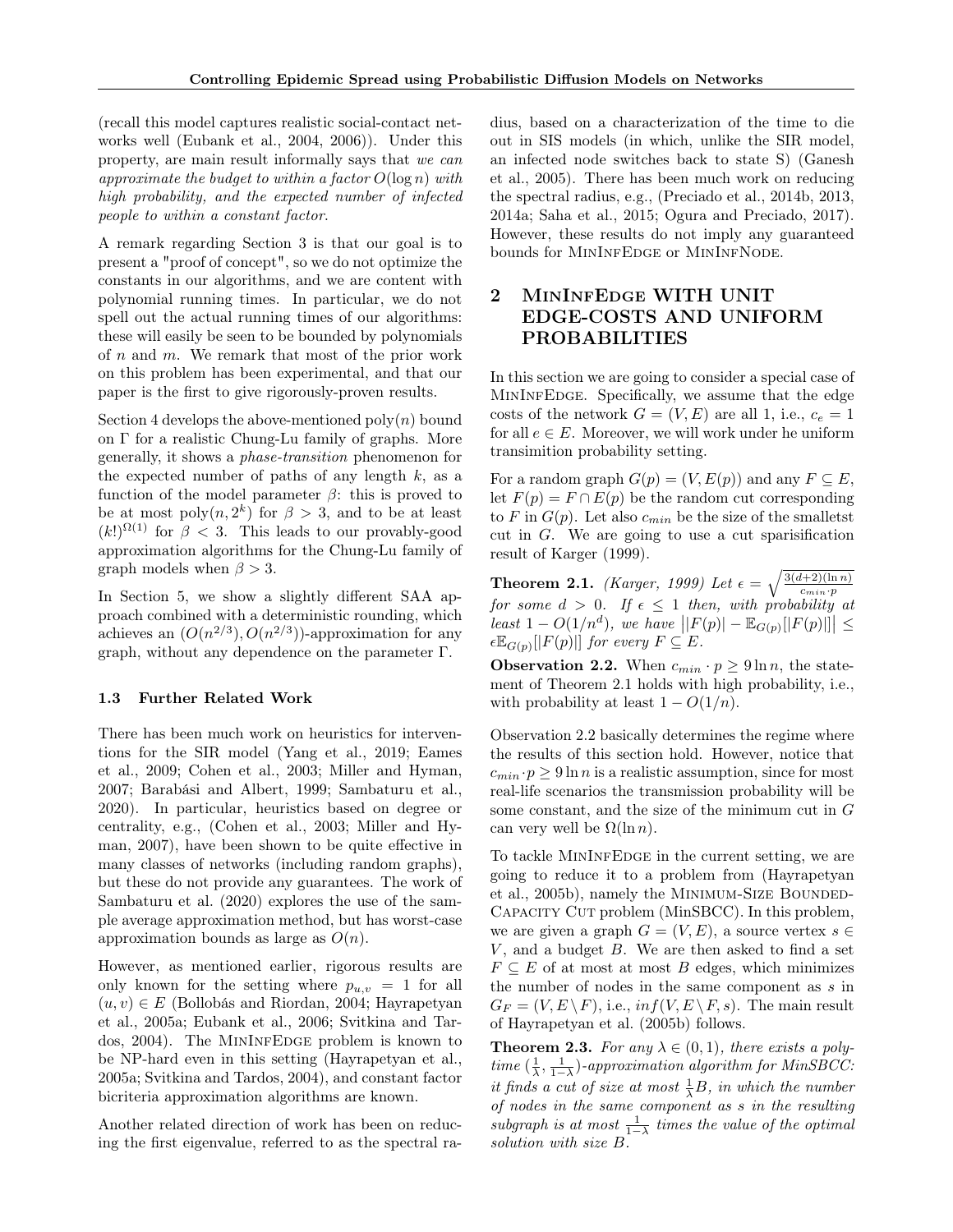Our approach for solving MININFEDGE goes as follows. At first, we sample a graph  $H = (V, E')$  from  $G(p)$ . Then, we create an instance of MinSBCC, where the graph under consideration is  $H$ , the source vertex is s, and the budget is  $\gamma B p$  for a small constant  $\gamma$  which we set later. Finally, we run the  $(\frac{1}{\lambda}, \frac{1}{1-\lambda})$ approximation of [Hayrapetyan et al.](#page-9-19) [\(2005b\)](#page-9-19) on the created instance of MinSBCC, and get a solution  $F' \subseteq$  $E'$ . Let now  $S$  be all the vertices that are in the same connected component as s in  $H_{F'} = (V, E' \setminus F')$ . Our returned solution for the original instance of MinIn-FEDGE is  $\overline{F} = \{\{u, v\} \in E : u \in S, v \notin S\}.$ 

<span id="page-4-1"></span>Lemma 2.4. When the assumption of Observation [2.2](#page-3-2) holds,  $|\bar{F}| \leq \frac{\gamma}{(1-\epsilon)\lambda}B$  with probability at least  $1 - O(1/n)$ , where  $\epsilon < 1$  is as in Theorem [2.1.](#page-3-1)

Proof. Notice that the vertices that are in the same connected as s in  $(V, E \setminus \overline{F})$ , are exactly those that are connected to s in  $(V, E' \setminus F')$ . Therefore, the random cut corresponding to  $\overline{F}$  in  $G(p)$  is  $F'$ , i.e.,  $F' = \overline{F}(p)$ . Hence,  $\mathbb{E}_{G(p)}[F'] = \mathbb{E}_{G(p)}[\overline{F(p)}] = p|\overline{F}|$ . Therefore, using Theorem [2.1,](#page-3-1) we have that with probability at least  $1 - O(1/n)$ :

$$
\big||F'|-p|\bar{F}|\big|\leq \epsilon p|\bar{F}|\implies |F'|\geq (1-\epsilon)p|\bar{F}|
$$

Since  $|F'| \leq \frac{\gamma B p}{\lambda}$  (we ran the algorithm of Theorem [2.3](#page-3-3) with budget  $\gamma B p$ , we get  $\frac{\gamma B p}{\lambda} \geq |F'| \geq (1 - \epsilon) |\bar{F}| p$ with probability at least  $1-O(\frac{1}{n})$ . Rearranging terms implies that  $|\overline{\overline{F}}| \leq \frac{\gamma}{(1-\epsilon)\lambda}B$ .  $\Box$ 

<span id="page-4-2"></span>**Lemma 2.5.**  $|S| \leq \frac{\gamma}{1-\lambda} OPT$  with probability at least  $1-\frac{2}{\gamma}$ , where OPT is the value of the optimal solution (the expected number of nodes infected).

*Proof.* Let  $F^*$  denote the optimal solution (so  $|F^*| \leq$ B), and let  $\hat{F} = F^* \cap E'$  be a random variable denoting the edges of  $F^*$  that are present in  $E'.$  Let also  $S_{\hat F}$  be the random variable denoting the nodes that are in the same connected component as s in  $(V, E' \setminus \hat{F})$ . We say that there was a "success" in the process of sampling  $H$ if the following two conditions are satisfied: 1)  $|F| \leq$  $\gamma B p$  and 2)  $|S_{\hat{F}}| \leq \gamma \cdot OPT$ . If either condition is not true we say that there was a "failure".

Suppose that there was a success. Then the first condition implies that  $\ddot{F}$  was a feasible solution for the MinSBCC instance (since its size was within the given budget), and hence  $|S| \leq \frac{1}{1-\lambda}|S_{\hat{F}}|$ . Then the second condition implies  $|S| \leq \frac{\gamma}{1-\lambda} OPT$  as desired.

Finally, we need to show that the probability of success is at least  $1 - \frac{2}{\gamma}$ , or equivalently that the probability of failure is at most  $\frac{2}{\gamma}$ . Clearly  $\mathbb{E}_{G(p)}[|\hat{F}|] = p|F^*| \leq$ *pB*, so by Markov's inequality  $Pr[|\hat{F}| > \gamma Bp] \leq \frac{1}{\gamma}$ .

Similarly,  $\mathbb{E}[|S_{\hat{F}}|] = OPT$  by the definition of  $OPT$ , and so by Markov  $Pr[|S_{\hat{F}}| > \gamma \cdot OPT] \leq \frac{1}{\gamma}$ . A union bound implies a failure probability of at most  $2/\gamma$ .  $\Box$ 

<span id="page-4-3"></span>Theorem 2.6. When all edges have unit cost and the transmission probabilities are uniform, there exists an  $(O(1), O(1))$ -approximation for the MININFEDGE that works with high probability, as long as the assumption of Observation [2.2](#page-3-2) holds.

*Proof.* If we set  $\gamma$  to be a large enough constant (say, 4), then with probability at least  $1/2 - O(1/n)$  we return a solution  $\overline{F}$  which violates the budget by at most  $O(1)$  (Lemma [2.4\)](#page-4-1), and the size of the connected component in  $(V, E \setminus F)$  which contains s is at most  $O(1) \cdot OPT$  (Lemma [2.5\)](#page-4-2). Clearly this implies that  $\mathbb{E}_{G(p)}[inf(V,E(p)\setminus\bar{F},s)]$  is also at most  $O(1)\cdot OPT$ . Thus, our algorithm gives the bounds in Theorem [2.6](#page-4-3) with constant probability. By repeating this process  $O(\log n)$  times and taking the best solution, this algorithm can be made to work with high probability.  $\square$ 

## <span id="page-4-0"></span>3 THE SAA PATH-DEPENDENT FRAMEWORK FOR ARBITRARY NETWORKS

Consider a general instance of MININFEDGE. For a suitable number  $N \leq \text{poly}(n, m)$  that is going to be set later, we simulate the disease-percolation process on G independently  $N$  times. In other words, we independently sample N graphs  $G_j = (V, E_j), j = 1, 2, ..., N$ , where  $E_j \subseteq E$  is the subset of edges acquired in the  $j<sup>th</sup>$  simulation (or sample), when each edge is retained with probability  $p_e$ . The heart of our approach is to then show how these "typical" samples  $G_j$  can guide us towards computing a provably-good solution for our given probabilistic percolation model.

We start by presenting the linear program LP [\(1\)](#page-5-0)-[\(4\)](#page-5-1). This LP models an "empirical" solution to the problem, when the diffusion process can only result in the graphs  $G_i$ , and each of these graphs materializes with probability 1/N. We use  $\mathcal{P}(s, v, G_j)$  to denote the set of paths from s to v in the graph  $G_i$ , and  $[k]$  to denote the set  $\{1, 2, \ldots, k\}$  for any positive integer k. For the integral version of our LP,  $x_e$  is the indicator variable for removing edge  $e$ , and  $y_{vi}$  the indicator for vertex v not becoming reachable from s in  $G_i$  after our edge-removal. Then, constraint [\(2\)](#page-5-2) makes sure that v is disconnected from s in  $G_i$  iff for every path of  $\mathcal{P}(s, v, G_j)$  at least one edge of the path has been removed. Constraint [\(3\)](#page-5-3) captures the budget constraint, and the objective function [\(1\)](#page-5-0) measures exactly the expected number of infections, when each  $G_i$  appears with probability  $1/N$ . Finally, in order to be able to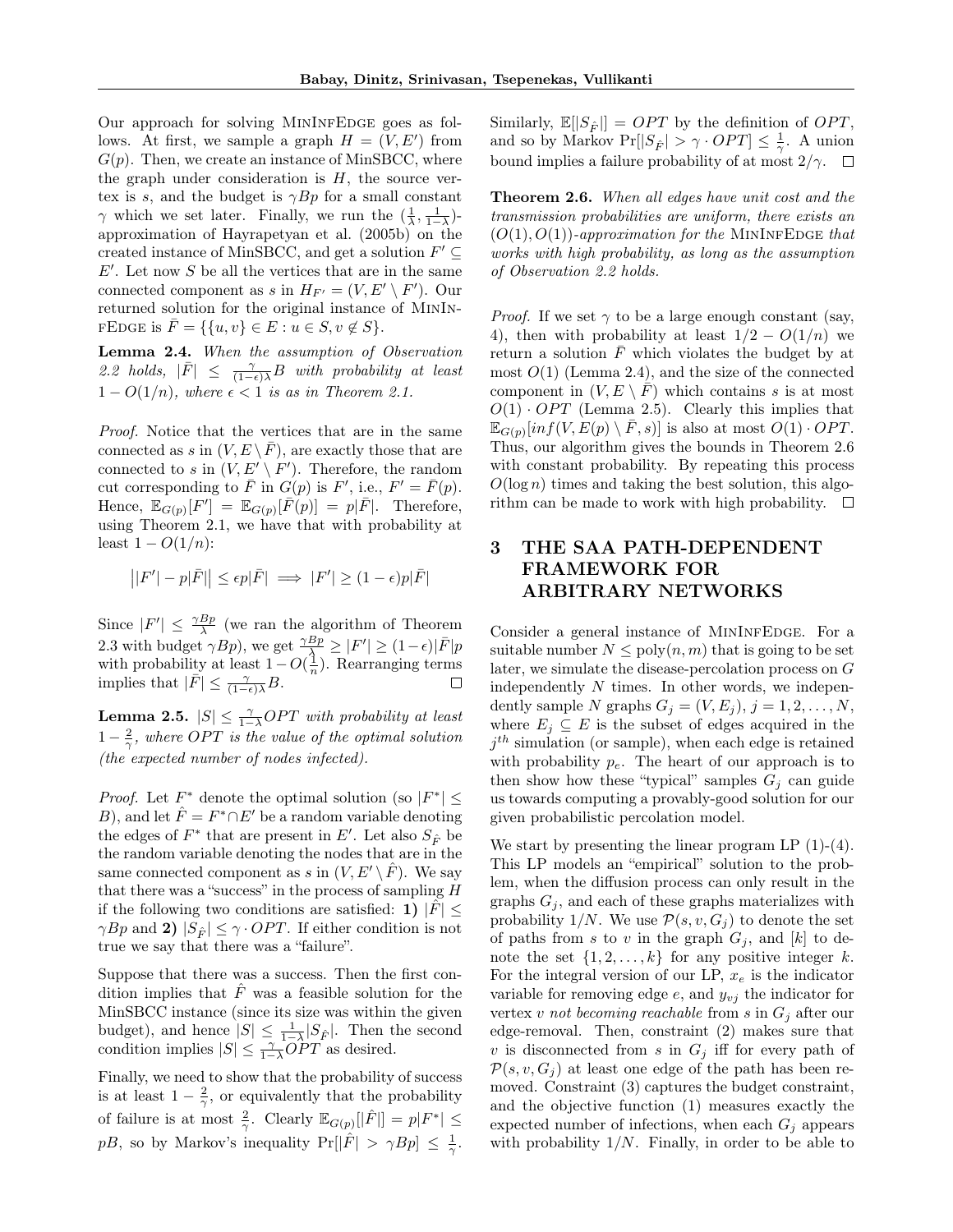efficiently solve the system, the {0, 1}–variables are relaxed to lie in  $[0, 1]$ .

$$
\min \frac{1}{N} \sum_{j \in [N]} \sum_{v \in V} (1 - y_{vj}) \text{ such that } (1)
$$

$$
\sum_{e \in P} x_e \ge y_{vj}, \quad \forall j, \ \forall v, \ \forall P \in \mathcal{P}(s, v, G_j)
$$
 (2)

$$
\sum_{e \in E} c_e x_e \le B \tag{3}
$$

$$
x_e, y_{vj} \in [0, 1]
$$
, for all  $j \in [N]$ ,  $v \in V, e \in E$  (4)

Our algorithm involves the following steps:

- 1. Solve LP  $(1)-(4)$  $(1)-(4)$  $(1)-(4)$ , and let x, y be the optimal fractional solution. This solution can be computed in polynomial time via the ellipsoid method, with a separation oracle that checks if the shortest-path distance from s to v in  $G_j$  (with edge weights  $x_e$ ) is less than  $y_{vj}$  [\(Grötschel et al., 1988\)](#page-9-20).
- 2. For some user-specified constant  $\epsilon \in (0,1)$ , define the following sets for the sake of analysis:

$$
S(j) = \{v \in V : y_{vj} \ge \epsilon\} \text{ for every } j \in [N]
$$
  

$$
\mathcal{P}_{hit} = \bigcup_j \bigcup_{v \in S(j)} \mathcal{P}(s, v, G_j)
$$

3. Let  $F_0$  denote the set of edges which will constitute our returned solution. For some constant  $\gamma$ that will be defined later, put each edge  $e \in E$ independently in  $F_0$ , with probability

$$
x'_e = \min\left\{\frac{(\gamma + 5)x_e \log n}{\epsilon}, 1\right\}
$$

For any fixed  $F \subseteq E$ , we define random variables  $h(G_i, F)$  and  $h(G, F)$ , where the randomness here is over the choice of the  $G_i$ 's, i.e., the randomness is of Type 3. Let  $h(G_j, F) = inf(V, E_j \setminus F, s)$  and  $h(G, F) = \frac{1}{N} \sum_{j=1}^{N} h(G_j, F)$ ; the former represents the number of infections in the  $j$ -th sample if  $F$  are the edges to be removed, and the latter represents the average number of infections over the  $N$  sampled graphs if again  $F$  is the set of edges removed.

For the small user-defined constant  $\epsilon > 0$ , we now choose  $N = \frac{3n}{\epsilon^2} \log (n^2 \cdot 2^{m+1})$  and present a simple concentration result in Lemma [3.1;](#page-5-4) note that for this choice we have  $N = \text{poly}(n, m)$  and hence our algorithm runs in polynomial time.

<span id="page-5-4"></span>**Lemma 3.1.** For the chosen value  $N = \frac{3n}{\epsilon^2} \log (n^2 + 1)$  $2^{m+1}$ ), with probability at least  $1 - \frac{1}{n^2}$ , we have  $h(G, F) \in [(1-\epsilon)\mathbb{E}[h(G, F)], (1+\epsilon)\mathbb{E}[h(G, F)]]$  for all sets  $F \subseteq E$ . The expectation here is over randomness of Type 3, and specifically over the random sampling of the N graphs  $G_i$ .

<span id="page-5-3"></span><span id="page-5-2"></span><span id="page-5-0"></span>Let  $F^* = \arg \min_F \mathbb{E}[h(G, F)],$  where the expectation is again over the random sampling of the graphs  $G_i$ (Type 3 randomness). Since for every  $F$  we have  $\mathbb{E}[h(G_j, F)] = \mathbb{E}_{G(\vec{p})}[inf(V, E(\vec{p}) \setminus F, s)]$  for all  $G_j$ , and  $\mathbb{E}[h(G, F)] = \frac{1}{N} \sum_{j} \mathbb{E}[h(G_j, F)],$  we see that  $F^*$  is actually the optimal edge set for MININFEDGE. Also, we define the random variable  $\hat{F} = \arg \min_{F} h(G, F)$ , denoting the optimal integral solution of LP  $(1)-(4)$  $(1)-(4)$  $(1)-(4)$ ;  $\hat{F}$ is actually the optimal empirical solution for the sampled set of graphs. Recall now that  $F_0$  is the subset of edges computed by our LP rounding algorithm, and recall the parameter  $\Gamma$  from Section [1,](#page-0-0) indicating the expected number of paths in a randomly-drawn graph (with randomness being of types 1 and 3).

<span id="page-5-1"></span>Proof. (Theorem [1.1.](#page-2-2)) Showing the first part of the theorem is easy. Since each edge e is removed (independently) with probability  $x'_e$ , the expected cost of the removed edges is

$$
\mathbb{E}[c(F_0)] \le \sum_e c_e x'_e \le \frac{(\gamma + 5) \log n}{\epsilon} \sum_e c_e x_e
$$

$$
\le \frac{((\gamma + 5) \log n)B}{\epsilon}
$$

where the last inequality follows from constraint [\(3\)](#page-5-3). Next, we can assume w.l.o.g. that  $B = 1$ . To do so, we first hard-wire  $x_e = 0$  for all edges e with  $c_e > B$ , thus ignoring these edges in our edge-removal problem. Then, we uniformly scale all remaining  $c_e$ 's and the budget by a factor of  $1/B$ . Using the second statement of Lemma [C.1](#page-13-1) with  $R = (6(\gamma + 5) \log n)/\epsilon$  gives:

$$
\Pr[c(F_0) \ge (6(\gamma + 5)\log n)/\epsilon] \le O(1/n^{\gamma})
$$

We next prove the second part of the theorem. The event  $A$  that is a function of the randomness of types 1, 2, 3 is the conjunction of the following three events:

- $A_1$ : For each  $P \in \mathcal{P}_{hit}$ , there exists an edge  $e \in P$ , such that  $e \in F_0$ .
- $A_2$ :  $h(G, F^*) \leq (1 + \epsilon) \mathbb{E}[h(G, F^*)]$ .
- $A_3: h(G, F_0) \geq (1 \epsilon) \mathbb{E}[h(G, F_0)].$

We will first show that  $\mathbb{E}[inf(V, E(\vec{p}) \setminus F_0, s) | \mathcal{A}] \le$  $(1 + O(\epsilon))OPT$ , and then lower-bound Pr[A].

Let us first condition on A. Consider any  $j \in [N]$ . By  $\mathcal{A}_1$  and the definition of the set  $\mathcal{P}_{hit}$ , the only vertices in  $(V, E_i \setminus F_0)$  that are reachable from s can be those in  $V \setminus S(j)$ ; these vertices are exactly the ones getting infected in the  $j$ -th sample. Further, by definition we have  $y_{vj} < \epsilon$  for every  $v \in V \setminus S(j)$ . Therefore, the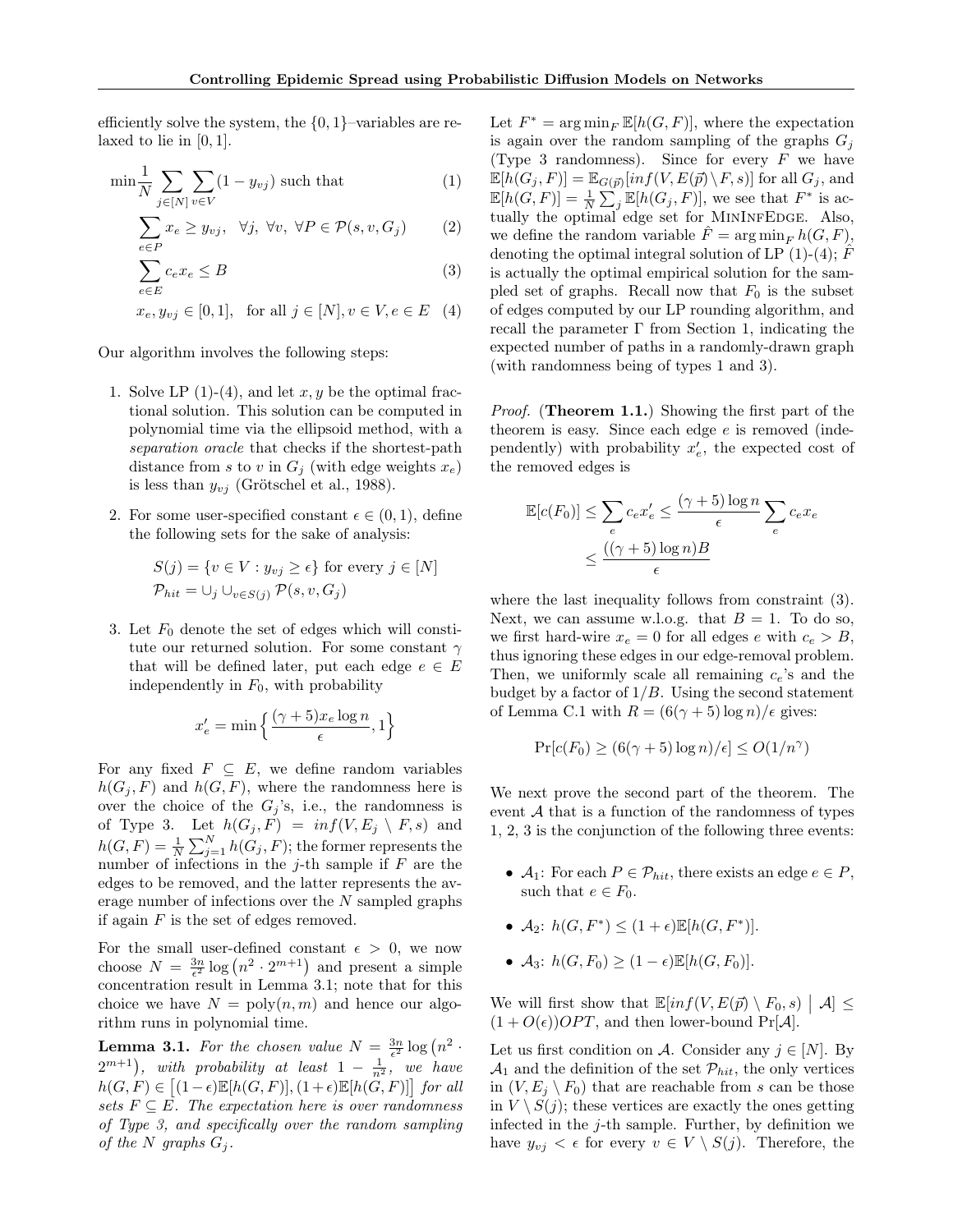empirical number of infections over all the samples is:

$$
h(G, F_0) \leq \frac{1}{N} \sum_{j \in [N]} \sum_{v \notin S(j)} 1
$$
  
\n
$$
\leq \frac{1}{N} \sum_{j \in [N]} \sum_{v \notin S(j)} \frac{1 - y_{vj}}{1 - \epsilon}
$$
  
\n
$$
\leq \frac{h(G, \hat{F})}{1 - \epsilon} \leq \frac{h(G, F^*)}{1 - \epsilon}
$$
 (5)

The second inequality above follows because the LP value is a lower bound on  $h(G, \hat{F})$ , and the last inequality follows since  $\hat{F}$  minimizes  $h(G, F)$ . Combining [\(5\)](#page-6-1) and the definitions of  $A_2$ ,  $A_3$  yields

$$
\mathbb{E}[h(G, F_0)] \le \frac{h(G, F_0)}{1 - \epsilon} \le \frac{h(G, F^*)}{(1 - \epsilon)^2}
$$

$$
\le \frac{(1 + \epsilon)}{(1 - \epsilon)^2} \mathbb{E}[h(G, F^*)]
$$

$$
= (1 + O(\epsilon)) \mathbb{E}[h(G, F^*)]
$$

To conclude the proof we need to lower-bound  $Pr[\mathcal{A}]$ . First, Lemma [3.1](#page-5-4) shows that each of  $A_2$  and  $A_3$  holds with probability at least  $1 - 1/n^2$ . Let us consider  $\mathcal{A}_1$ .

Let  $\beta$  be a random variable denoting the number of paths over all the samples  $G_j$ . Since  $\Gamma$  is the expected number of paths in a single graph, linearity of expectation gives  $\mathbb{E}[\mathcal{B}] = \Gamma N = O(\frac{n^3 \Gamma}{\epsilon^2})$ , since  $m = O(n^2)$ . Thus, by using Markov's inequality we have  $Pr[\mathcal{B} = \Omega(\frac{n^5 \Gamma}{\epsilon^2})] \leq O(1/n^2)$ . Equivalently,  $Pr[\mathcal{B} = O(\frac{n^5 \Gamma}{\epsilon^2})] \ge 1 - O(1/n^2)$ . The randomness in the previous statements is of types 1 and 3.

Consider now a path  $P \in \mathcal{P}_{hit}$ . If there exists an  $e \in P$  such that  $x'_e = 1$ , then this path is broken. Hence, assume that for all  $e \in P$  we have  $x'_e < 1$ . By the definition of the paths in  $\mathcal{P}_{hit}$  we also have  $\sum_{e \in P} x'_e \geq (\gamma + 5) \log n$ . Therefore, the probability that all edges of  $P$  survive is at most

$$
\prod_{e\in P}(1-x'_e)\leq e^{-\sum_{e\in P}x'_e}\leq e^{-(\gamma+5)\log n}\leq n^{-(\gamma+5)}
$$

In the end, a union bound over all  $P \in \mathcal{P}_{hit}$  gives  $Pr[\mathcal{A}_1|\mathcal{B}] \geq 1 - \frac{\mathcal{B}}{n^{\gamma+5}}$ . Combining everything gives  $Pr[A_1] \geq (1 - O(\frac{\Gamma}{\epsilon^2 n^{\gamma}}))(1 - O(\frac{1}{n^2})) = 1 - O(\frac{\Gamma}{\epsilon^2 n^{\gamma}})$  $O(\frac{1}{n^2})$ . Hence, putting down all the lower bounds for  $\mathcal{A}_1, \mathcal{A}_2$  and  $\mathcal{A}_3$  yields  $Pr[\mathcal{A}] \geq 1 - O(\frac{\Gamma}{\epsilon^2 n^{\gamma}}) - O(\frac{1}{n^2}).$ 

<span id="page-6-4"></span>Corollary 3.2. When  $\Gamma \leq \text{poly}(n)$ , we trivially get  $\mathbb{E}[inf(V, E(\vec{p}) \setminus F_0, s)] \leq (1 + O(\epsilon) + O(1/n))OPT$ where the randomness is with respect to Type 1 (if applicable), Type 2, and Type 3.

# <span id="page-6-0"></span>4 COUNTING PATHS IN THE CHUNG-LU MODEL

<span id="page-6-1"></span>Recall the random graph model of [Chung and Lu](#page-9-8)  $(2006)$ . Here we are given vertices V, where each vertex  $v \in V$  comes with a positive integer  $w_v$  indicating its expected degree in the graph. For every pair of vertices u and v, the edge  $(u, v)$  is independently included in the graph with probability  $q_{u,v} = w_u w_v / \sum_{r \in V} w_r$ . Furthermore, we consider a power-law model, in which  $n_i$ , the number of nodes of weight *i*, satisfies  $n_i = \Theta(n/i^{\beta})$ , where  $\beta > 2$  is a given parameter. Finally, recall that  $w_{max} = \max_{v} w_v$ ,  $w_{min} = \min_{v} w_v$ , and a common assumption in this setting is  $w_{min} = O(1)$ .

Take now any random graph  $G = (V, E)$  that is produced by the above model. In that graph, we assume that a disease percolation process takes place, and this process is governed by some probability vector  $\vec{p}$ . We are interested in bounding the expected number of paths  $\Gamma$  in  $G(\vec{p})$ , where the randomness of  $\Gamma$  is obviously of both Types 1 and 3. To do so, we start by analyzing the expected number of paths of length k in G, where the randomness here is only of Type 1. In what follows, we are using  $\ell_k$  to denote the latter.

Our first result is showing that when  $\beta > 3$ , we have  $\ell_k \le \text{poly}(n, 2^k)$ . Furthermore, if  $p_e \le c_0$  for all  $e \in E$ , where  $c_0$  is a universal positive constant, we demonstrate how to utilize the bound on  $\ell_k$  and eventually give a polynomial bound on Γ.

In addition, when  $\beta < 3$  we provide a negative result, indicating that our SAA framework from Section [3](#page-4-0) cannot be utilized for this case, as no polynomial bound on Γ can be guaranteed.

By an abuse of notation, we will let  $m$  denote the expected number (not actual number) of edges in the graph *G*. Trivially,  $m = \sum_{v \in V} w_v/2$ . Since  $\beta > 2$ , m can also be expressed as:

<span id="page-6-3"></span>
$$
m = \Theta(\sum_{i} i \cdot n_{i}) = \Theta\left(\int_{w_{min}}^{w_{max}} \frac{n}{z^{\beta - 1}} dz\right)
$$

$$
= \Theta\left(\frac{n}{w_{min}^{\beta - 2}}\right)
$$
(6)

The following lemma is required for counting paths.

<span id="page-6-2"></span>**Lemma 4.1.** Fix some length  $k$ , and suppose that we are given a positive integer  $D \geq w_{min}$ . Let  $S(D, k) \doteq$  $\{(a(w_{min}), a(w_{min} + 1), \ldots, a(D)) : (\forall i, a(i)) \in$  $\mathbb{Z}_{\geq 0}$  and  $\sum_i a(i) = k$ . Then,

$$
\ell_k \leq n \cdot \left(\frac{2^k k!}{m^k}\right) \cdot \sum_{\mathbf{a} \in S(w_{max}, k)} \prod_{i=w_{min}}^{w_{max}} \left( \binom{n_i}{a(i)} \cdot i^{2a(i)} \right).
$$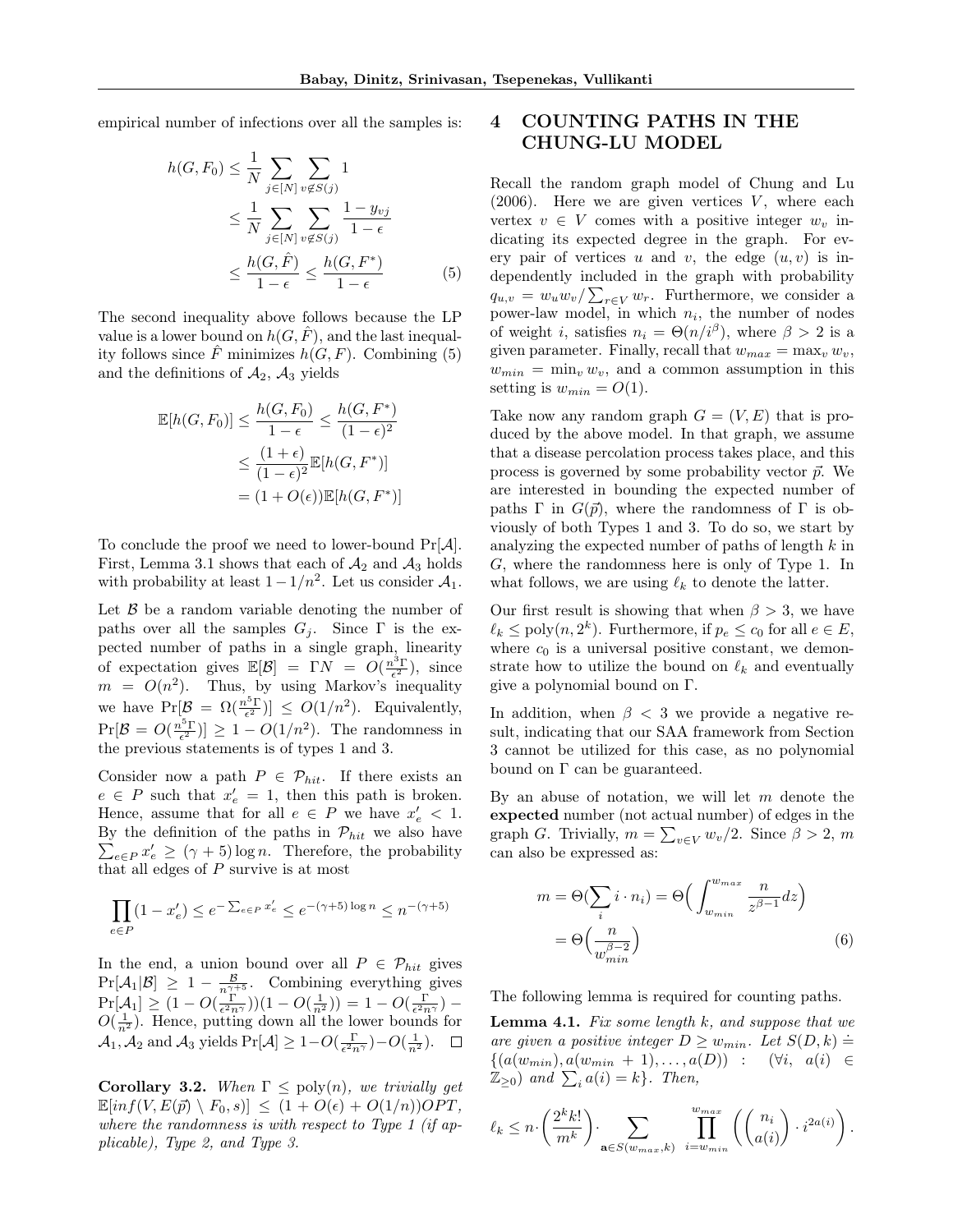*Proof.* We say that a vertex v is in class i if  $w_v = i$ . Fix a vertex  $v_0$ . We upper bound how many different paths of length k can start from  $v_0$ . A potential such path  $P = (u_0, u_1, \dots, u_k)$  can be constructed as follows:

- 1. Pick  $\mathbf{a} = (a(w_{min}), a(w_{min} + 1), \ldots, a(w_{max}))$ from  $S(w_{max}, k)$ . This will give us the selection of how many vertices from each degree class we should pick, such that in total we have chosen  $k$ vertices for P.
- 2. For the chosen  $a$ , pick  $a(i)$  vertices from each degree class *i*, where  $w_{min} \leq i \leq w_{max}$ . This is possible only if  $a(i) \leq n_i$  for each class *i*. However, since we are only computing an upper bound, we will assume that such a selection is always possible. Notice that there may be some additional double counting, because we may end up choosing  $v_0$  again. Nonetheless, as we are only concerned with an upper bound, we will permit such "unecessary" cases in our counting.
- 3. Choose the positions of the chosen  $k$  vertices among the indices  $\{1, 2, \ldots, k\}$  of the path P to be constructed  $(k!)$  possibilities).

Overall, based on the 3 cases above, the total number of paths starting from  $v_0$  can be at most:

$$
k! \sum_{\mathbf{a} \in S(w_{max}, k)} \prod_{i=w_{min}}^{w_{max}} {n_i \choose a(i)} \tag{7}
$$

Let  $d_0$  be the class of  $u_0$ . Suppose we complete the three steps above and let  $(d_0, d_1, \ldots, d_k)$  be the ordered degree sequence obtained for the vertices in  $P$ , when the chosen vector was **a**. The probability of such a path materializing in the edge selection phase is

$$
\prod_{i=0}^{k-1} \left( \frac{d_i d_{i+1}}{\sum_v w_v} \right) = \frac{2^k}{m^k} \prod_{i=w_{min}}^{w_{max}} i^{2a(i)} \tag{8}
$$

Combining [\(7\)](#page-7-0) and [\(8\)](#page-7-1), the expected number of paths of length  $k$  starting at  $u_0$  is at most

$$
\left(\frac{2^k k!}{m^k}\right) \cdot \sum_{\mathbf{a}\in S(w_{max},k)} \prod_{i=w_{min}}^{w_{max}} \left( \binom{n_i}{a(i)} \cdot i^{2a(i)} \right) \tag{9}
$$

Summing this bound over all possible starting vertices results in the claim of the Lemma.  $\Box$ 

#### 4.1 A Positive Result When  $\beta > 3$

We begin this section with a couple of important technical lemmas, and then move on to our final result regarding the expected number of paths in a randomly drawn graph.

<span id="page-7-2"></span>**Lemma 4.2.** Let  $S(D, k)$  be as in Lemma [4.1,](#page-6-2) and let  $N(D, k) \doteq \sum_{\mathbf{a} \in S(D,k)} \prod_{i=w_{min}}^{D} \frac{1}{i^{c_1 a(i)}}$  $\frac{1}{i^{c_1a(i)}\cdot a(i)!}$  for some constant value  $c_1 > 1$ . Then

$$
N(D,k) \le \frac{1}{k!} \cdot \prod_{i=w_{min}+1}^{D} \left(1 + \frac{1}{i^{c_1}}\right)^k
$$

<span id="page-7-3"></span>**Lemma 4.3.** Suppose  $\beta = 2 + c_1$  for some constant  $c_1 > 1$ . Then, for all  $k, \ell_k \le \text{poly}(n, 2^k)$ .

Proof. Before we proceed to our main arguments, we make some useful observations and give a bit more notation. At first, using [\(6\)](#page-6-3) and the assumption that  $w_{min} = O(1)$ , we see that  $\frac{n}{m} = O(1)$ . Furthermore, because  $n_i = \Theta(\frac{n}{i^{\beta}})$  for every  $i \in [w_{min}, w_{max}]$ , let  $\lambda$ be a universal constant such that  $n_i \leq \frac{\lambda n}{i^{\beta}}$  for every *i*. Using Lemma [4.1](#page-6-2) we upper bound  $\ell_k$  as follows:

$$
n\left(\frac{2^k k!}{m^k}\right) \sum_{\mathbf{a}\in S(w_{max},k)} \prod_{i=w_{min}}^{w_{max}} \left(\frac{n_i^{a(i)}}{a(i)!}i^{2a(i)}\right) \le
$$
  

$$
n\left(\frac{2^k k!}{m^k}\right) \sum_{\mathbf{a}\in S(w_{max},k)} \prod_{i=w_{min}}^{w_{max}} \left(\frac{(\lambda n/i^{2+c_1})^{a(i)}}{a(i)!}i^{2a(i)}\right) \le
$$
  

$$
nk!\left(\frac{\lambda n}{m}\right)^k \sum_{\mathbf{a}\in S(w_{max},k)} \prod_{i=w_{min}}^{w_{max}} \left(\frac{(1/i^{2+c_1})^{a(i)}}{a(i)!}i^{2a(i)}\right) =
$$
  

$$
nk!\left(\frac{\lambda n}{m}\right)^k \sum_{\mathbf{a}\in S(w_{max},k)} \prod_{i=w_{min}}^{w_{max}} \frac{1}{i^{c_1 a(i)}a(i)!} =
$$
  

$$
poly(n, 2^k) \cdot k! \cdot N(w_{max}, k).
$$

<span id="page-7-1"></span><span id="page-7-0"></span>Using the bound on  $N(D, k)$  from Lemma [4.2,](#page-7-2) we have

$$
\ell_k \le \text{poly}(n, 2^k) \cdot \prod_{i=w_{min}+1}^{\infty} \left(1 + \frac{1}{i^{c_1}}\right)^k
$$
  
\n
$$
\le \text{poly}(n, 2^k) \cdot \prod_{i=w_{min}+1}^{\infty} e^{\frac{k}{i^{c_1}}}
$$
  
\n
$$
= \text{poly}(n, 2^k) \cdot e^{k \cdot \sum_{i>w_{min}} \frac{1}{i^{c_1}}}
$$
  
\n
$$
\le \text{poly}(n, 2^k)
$$

The last inequality follows because  $\sum_{i> w_{min}} (1/i^{c_1}) =$  $O(1)$  when  $c_1 > 1$ .  $\Box$ 

<span id="page-7-4"></span>**Corollary 4.4.** Let  $G$  be a graph drawn from the Chung-Lu distribution with power law weights, with parameter  $\beta = 2 + c_1$  for some constant  $c_1 > 1$ . Then there is a constant  $c_0 > 0$  that depends only on  $c_1$ , such that the following holds: if the probability  $p_e$  of retaining edge e during the disease percolation process satisfies  $p_e \leq c_0$  for any e, then the expected number  $\Gamma$  of paths in  $G(\vec{p})$  is upper-bounded by  $\text{poly}(n)$ . (This expectation is over randomness of types 1 and 3.)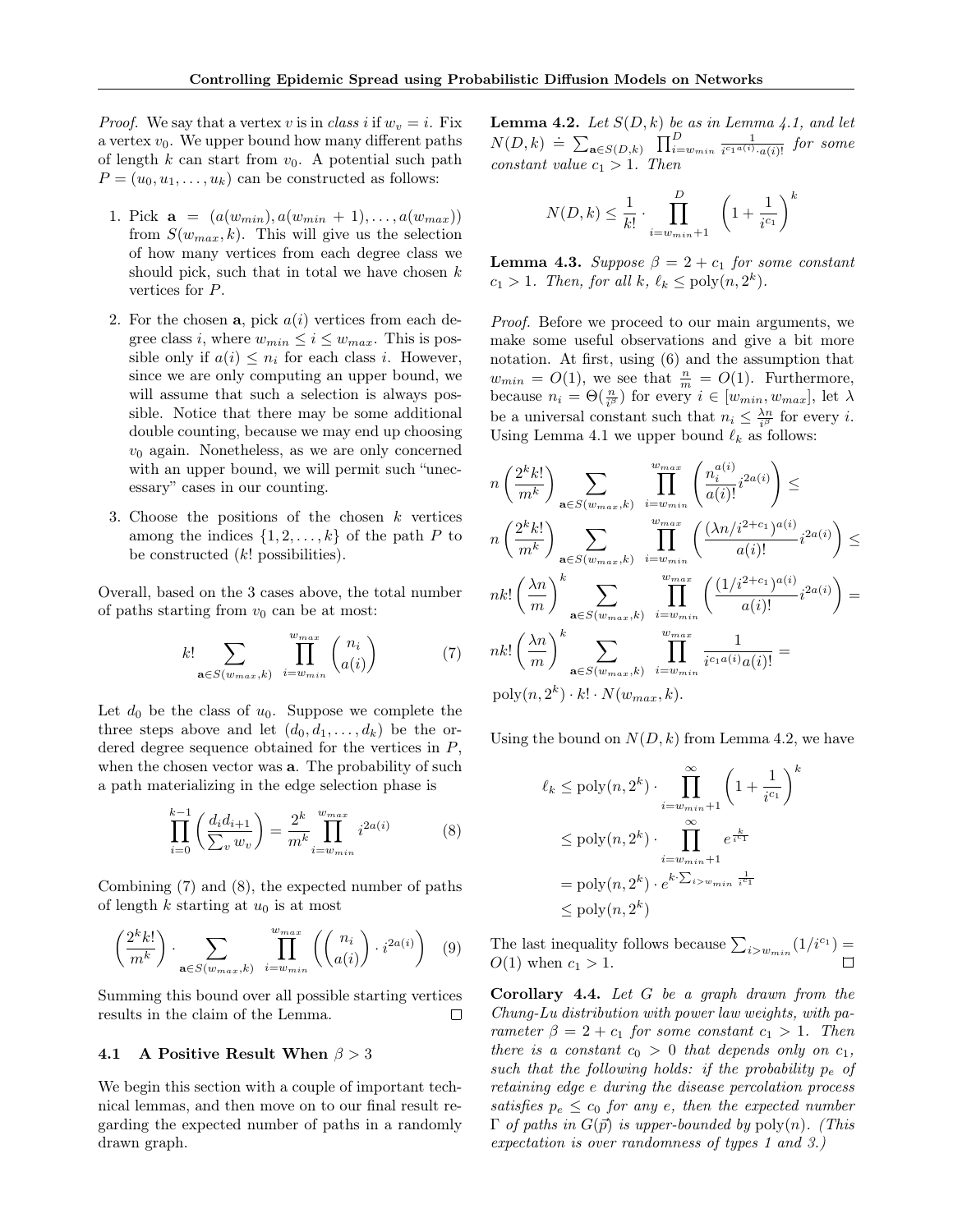*Proof.* From Lemma [4.3,](#page-7-3) we have  $\ell_k \le \text{poly}(n, 2^k)$ ; let C be a constant such that  $\ell_k \leq n^C 2^{Ck}$  for all k. We choose  $c_0 = 2^{-C}$ . Then, when  $p_e \le c_0$  for every  $e$ , the probability that a given path of length k survives in  $G(\vec{p})$  is at most  $c_0^k$ . Therefore, the expected number of paths in  $G(\vec{p})$  is

$$
\Gamma \le \sum_{k} \ell_k c_0^k \le \sum_{k} n^C (c_0 2^C)^k \le n^{C+1} \qquad \Box
$$

Combining Corollaries [4.4](#page-7-4) and [3.2,](#page-6-4) we get a bicriteria approximation algorithm for MinInf-CL.

#### 4.2 A Negative Result When  $\beta < 3$

We now consider the case  $\beta < 3$  and show an interesting contrast to Lemma [4.3.](#page-7-3)

<span id="page-8-2"></span>**Lemma 4.5.** When  $\beta = 2 + c_0$  for some constant  $c_0 < 1$ , there may exist k with  $\ell_k = \omega(\text{poly}(n, 2^k)).$ 

Proof. In the proof of Lemma [4.1](#page-6-2) we gave an upper bound for  $\ell_k$ . However, the double counting or the unnecessary cases we involved in our counting can only account for low-order terms. In other words, we can assume that  $\ell_k$  is:

$$
\Theta\left(n\left(\frac{2^k k!}{m^k}\right)\sum_{\mathbf{a}\in S(w_{max},k)}\prod_{i=w_{min}}^{w_{max}}\left(\binom{n_i}{a(i)}i^{2a(i)}\right)\right)
$$
(10)

Consider the case where  $w_{min} = 1$  and  $w_{max} = k$ , and just take the one sequence  $\mathbf{a} = (1, 1, \ldots, 1)$ . Furthermore, because  $n_i = \Theta(\frac{n}{i^{\beta}})$  for every  $i \in [w_{min}, w_{max}]$ , let  $\lambda$  be a universal constant such that  $n_i \geq \frac{\lambda n}{i^{\beta}}$  for every *i*. Since  $a(i) = 1$  for all *i* here, the quantity inside the  $\Theta$  notation in [\(10\)](#page-8-1), which we denote by  $Q$ , can be lower-bounded as follows

$$
Q \geq n \cdot \left(\frac{2^k k!}{m^k}\right) \cdot \prod_{i=w_{min}}^{w_{max}} (n_i \cdot i^2)
$$
  
\n
$$
\geq n \cdot \left(\frac{2^k k!}{m^k}\right) \cdot \prod_{i=1}^k ((\lambda n/i^{\beta}) \cdot i^2)
$$
  
\n
$$
= n \cdot \left(\frac{2^k \lambda^k n^k k!}{m^k}\right) \cdot \prod_{i=1}^k i^{-c_0}
$$
  
\n
$$
= n \cdot \left(\frac{2^k \lambda^k n^k}{m^k}\right) \cdot (k!)^{1-c_0}
$$
  
\n
$$
= \text{poly}(n, 2^k) \cdot (k!)^{1-c_0}
$$

Because  $c_0 < 1$ , we have that  $(k!)^{1-c_0}$  grows faster than poly $(2^k)$ . Hence,  $Q = \omega(\text{poly}(n, 2^k))$  and consequently  $\ell_k = \omega(\text{poly}(n, 2^k)).$  $\Box$ 

Using reasoning similar to that used in Corollary [4.4,](#page-7-4) we see that Lemma [4.5](#page-8-2) implies that under this stochastic regime, our proof approach cannot provide meaningful results for MinInf-CL. Thus we see a phase transition for the expected number of paths of any length k: from at least  $(k!)^{\Omega(1)}$  to  $\text{poly}(n, 2^k)$  at  $\beta = 3$ . It is an open question as to what happens when  $\beta = 3$ .

### <span id="page-8-0"></span>5 A DETERMINISTIC ROUNDING SAA APPROACH

In this section we revisit the SAA approach of Section [3,](#page-4-0) and instead of a randomized rounding, we apply a simple deterministic rounding scheme. The advantage of the latter is that the success probability of the algorithm no longer relies on the value Γ. However, this comes at the expense of much worse bicriteria factors.

Once again we are going to sample  $N = \frac{3n}{\epsilon^2} \log (n^2 \cdot$  $2^{m+1}$ ) graphs  $G_j = (V, E_j)$  from  $G(\vec{p})$ , and then construct LP  $(1)-(4)$  $(1)-(4)$  $(1)-(4)$ . Let  $(x, y)$  be the optimal fractional solution of the LP. In this case, our returned solution will be  $F_0 = \{e \in E : x_e \geq \frac{1}{4n^{2/3}}\}.$ 

<span id="page-8-3"></span>**Theorem 5.1.** With high probability, the set  $F_0$  is an  $(O(n^{2/3}), O(n^{2/3}))$ -approximation for MININFEDGE.

## <span id="page-8-1"></span>6 CONCLUSIONS AND FUTURE WORK

Despite the fundamental nature of MININFEDGE and MinInfNode, their computational complexity remained open for the  $p \leq 1$  setting. A number of heuristics have been proposed, and rigorous algorithms are only known for very special random graphs. We present the first rigorous approximation results for these problems for certain classes of instances; however, even these turn out to be quite challenging, and require adapting the cut sparsification and sample-average approximation techniques in a nontrivial manner.

Our work raises several interesting questions. First, it would be interesting to extend the result based on Karger's cut sparsification technique to the nonuniform probability setting. Second, it would be interesting to extend our work to other realistic random models of social-contact networks, and to also identify what reasonable assumptions on *deterministic* network models would guarantee efficient solutions. Third, to capture a wider variety of realistic scenarios, it would be beneficial improving the constant upper bound on p in Lemma [4.4.](#page-7-4) Finally, it is of interest to see if our approximation guarantees and running times can be improved.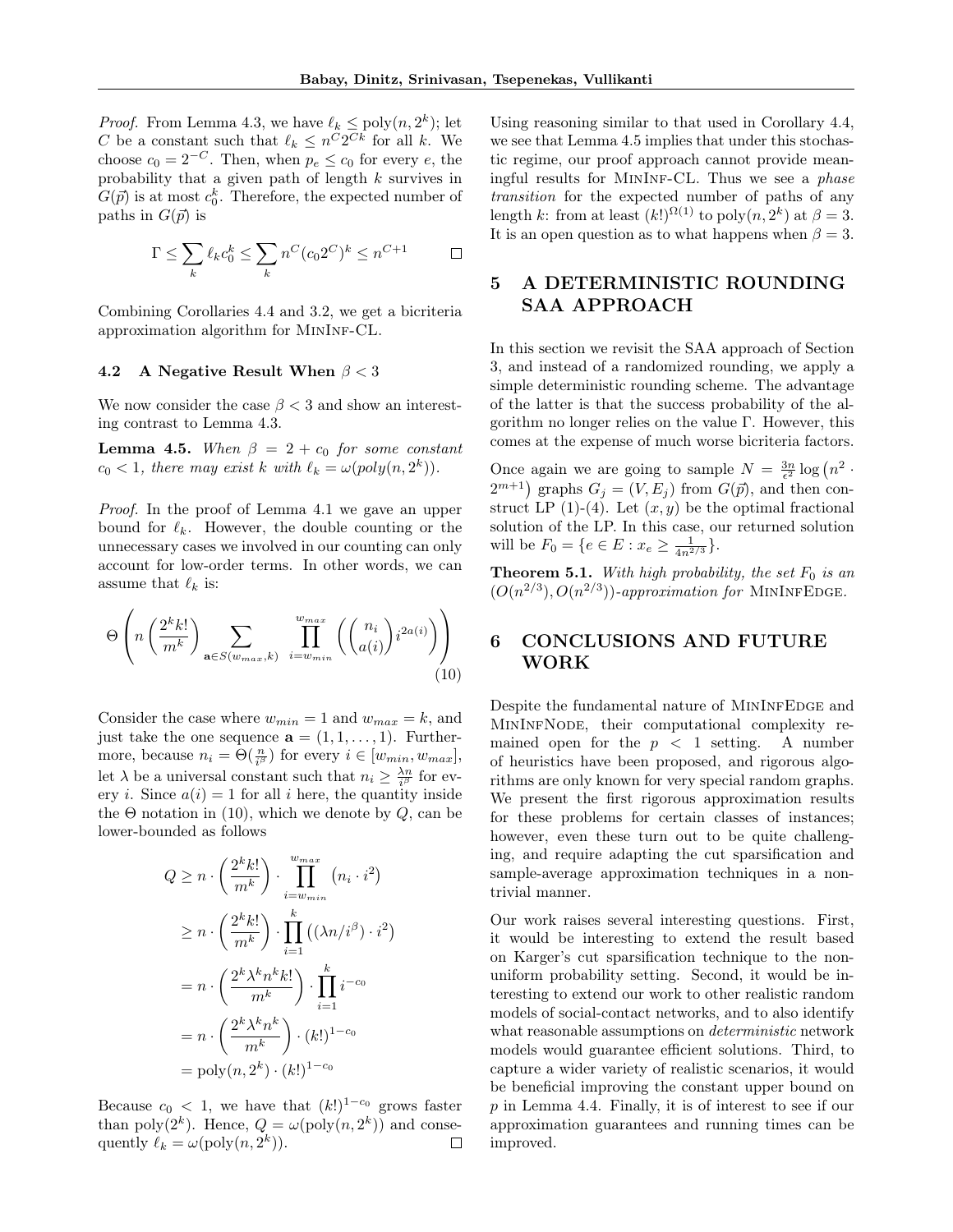#### Acknowledgements

Michael Dinitz was supported by NSF award CCF-1909111. Aravind Srinivasan was supported in part by NSF awards CCF-1422569, CCF-1749864, and CCF-1918749, as well as research awards from Adobe, Amazon, and Google. Leonidas Tsepenekas was supported in part by NSF awards CCF-1749864 and CCF-1918749, and by research awards from Amazon and Google. Anil Vullikanti's work was partially supported by NSF awards IIS-1931628, CCF-1918656, and IIS-1955797, NIH award R01GM109718, and CDC U01CK000589. The contents are those of the author and do not necessarily represent the official views of, nor an endorsement, by CDC/HHS, or the U.S. Government.

### References

- <span id="page-9-7"></span>Barabási, A.-L. and Albert, R. (1999). Emergence of scaling in random networks. Science, 286(5439):509– 512.
- <span id="page-9-3"></span>Bollobás, B. and Riordan, O. (2004). Robustness and vulnerability of scale-free random graphs. Internet Mathematics.
- <span id="page-9-21"></span>Chernoff, H. (1952). A measure of asymptotic efficiency for tests of a hypothesis based on the sum of observations. Annals of Mathematical Statistics, 23:493–509.
- <span id="page-9-8"></span>Chung, F. R. K. and Lu, L. (2006). The volume of the giant component of a random graph with given expected degrees. SIAM J. Discret. Math., 20(2):395– 411.
- <span id="page-9-12"></span>Cohen, R., Havlin, S., and Ben-Avraham, D. (2003). Efficient immunization strategies for computer networks and populations. Phys. Rev. Lett., 91:247901.
- <span id="page-9-11"></span>Eames, K. T., Read, J. M., and Edmunds, W. J. (2009). Epidemic prediction and control in weighted networks. Epidemics,  $1(1):70 - 76$ .
- <span id="page-9-6"></span>Eubank, S., V. S. Anil Kumar, Marathe, M. V., Srinivasan, A., and Wang, N. (2006). Structure of Social Contact Networks and Their Impact on Epidemics. In Discrete Methods in Epidemiology, volume 70, pages 179–200. American Math. Soc., Providence, RI.
- <span id="page-9-5"></span>Eubank, S. G., Kumar, V. S. A., Marathe, M. V., Srinivasan, A., and Wang, N. (2004). Structural and algorithmic aspects of massive social networks. In Munro, J. I., editor, Proceedings of the Fifteenth Annual ACM-SIAM Symposium on Discrete Algorithms, SODA 2004, New Orleans, Louisiana, USA, January 11-14, 2004, pages 718–727. SIAM.
- <span id="page-9-14"></span>Ganesh, A., Massoulie, L., and Towsley, D. (2005). The effect of network topology on the spread of epidemics. Proceedings of INFOCOM.
- <span id="page-9-20"></span>Grötschel, M., Lovász, L., and Schrijver, A. (1988). Geometric Algorithms and Combinatorial Optimization. Springer, Berlin, Heidelberg.
- <span id="page-9-4"></span>Hayrapetyan, A., Kempe, D., Pál, M., and Svitkina, Z. (2005a). Unbalanced graph cuts. In Proceedings of the 13th Annual European Conference on Algorithms, ESA'05, page 191–202, Berlin, Heidelberg. Springer-Verlag.
- <span id="page-9-19"></span>Hayrapetyan, A., Kempe, D., Pál, M., and Svitkina, Z. (2005b). Unbalanced graph cuts. In ESA, pages 191–202.
- <span id="page-9-0"></span>Karger, D. R. (1999). Random sampling in cut, flow, and network design problems. Mathematics of Operations Research, pages 383–413.
- <span id="page-9-9"></span>Kleywegt, A. J., Shapiro, A., and Homem-de Mello, T. (2002). The sample average approximation method for stochastic discrete optimization. SIAM Journal on Optimization, 12(2):479–502.
- <span id="page-9-2"></span>Marathe, M. and Vullikanti, A. (2013). Computational epidemiology. Communications of the ACM, 56(7):88–96.
- <span id="page-9-13"></span>Miller, J. C. and Hyman, J. M. (2007). Effective vaccination strategies for realistic social networks. pages 780–785.
- <span id="page-9-18"></span>Ogura, M. and Preciado, V. M. (2017). Optimal Containment of Epidemics in Temporal and Adaptive Networks, pages 241–266. Springer Singapore, Singapore.
- <span id="page-9-1"></span>Pastor-Satorras, R., Castellano, C., Van Mieghem, P., and Vespignani, A. (2015). Epidemic processes in complex networks. Reviews of modern physics, 87(3):925.
- <span id="page-9-16"></span>Preciado, V. M., Zargham, M., Enyioha, C., Jadbabaie, A., and Pappas, G. J. (2013). Optimal vaccine allocation to control epidemic outbreaks in arbitrary networks. In IEEE Conference on Decision and Control. IEEE.
- <span id="page-9-17"></span>Preciado, V. M., Zargham, M., Enyioha, C., Jadbabaie, A., and Pappas, G. J. (2014a). Optimal resource allocation for network protection against spreading processes. In IEEE Transactions on Control of Network Systems, pages 99 – 108. IEEE.
- <span id="page-9-15"></span>Preciado, V. M., Zargham, M., and Sun, D. (2014b). A convex framework to control spreading processes in directed networks. In Annual Conference on Information Sciences and Systems (CISS). IEEE.
- <span id="page-9-10"></span>Ruszczynski, A. P. and Shapiro, A. (2003). Stochastic programming, volume 10. Elsevier, Amsterdam.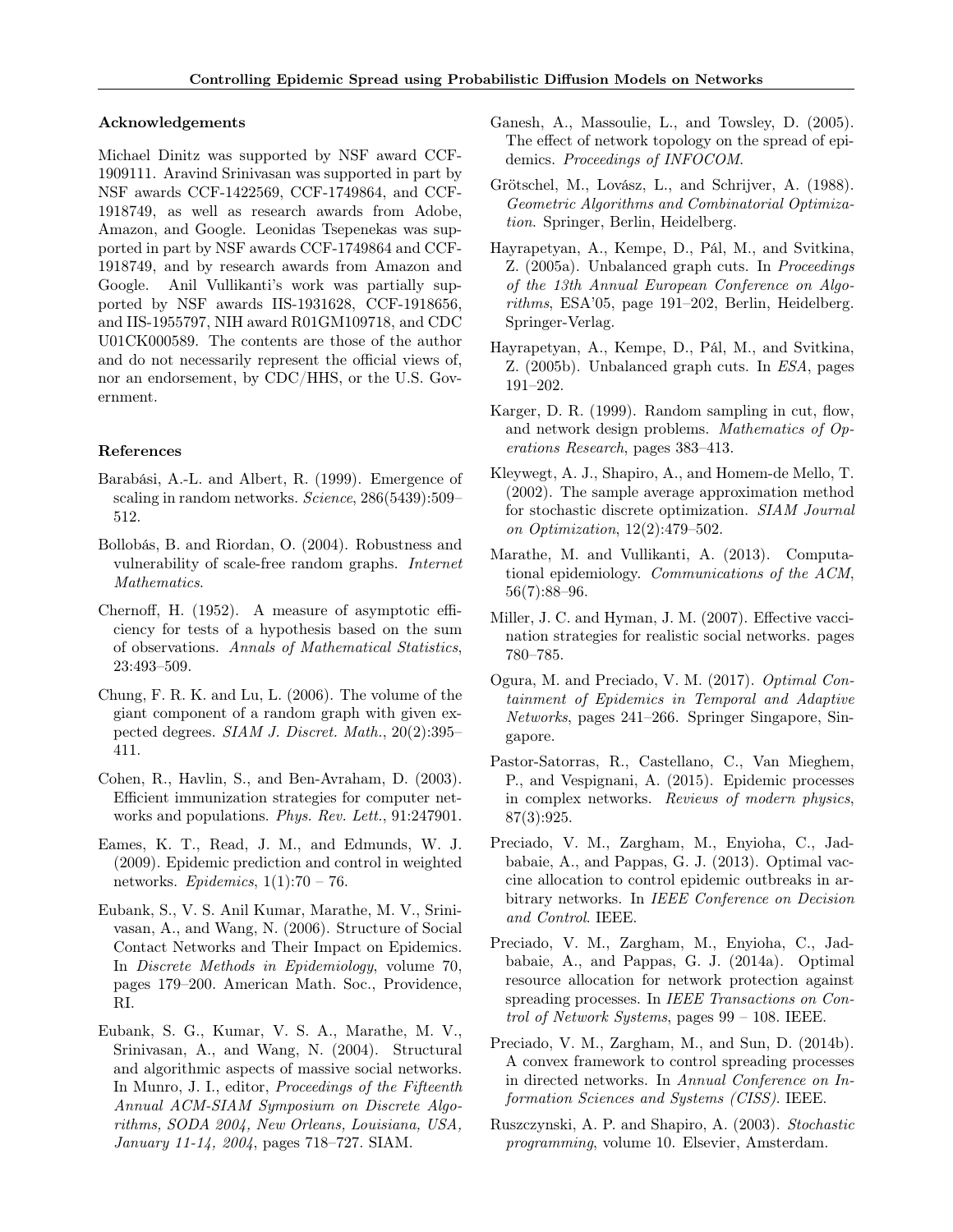- <span id="page-10-5"></span>Saha, S., Adiga, A., Prakash, B. A., and Vullikanti, A. (2015). Approximation algorithms for reducing the spectral radius to control epidemic spread. In SIAM SDM.
- <span id="page-10-4"></span>Sambaturu, P., Adhikari, B., Prakash, B. A., Venkatramanan, S., and Vullikanti, A. (2020). Designing effective and practical interventions to contain epidemics. In Proceedings of the 19th International Conference on Autonomous Agents and MultiAgent Systems, pages 1187–1195.
- <span id="page-10-1"></span>Shapiro, A. (2003). Monte Carlo sampling methods. Handbooks in operations research and management science, 10:353–425.
- <span id="page-10-0"></span>Svitkina, Z. and Tardos, É. (2004). Min-max multiway cut. In Jansen, K., Khanna, S., Rolim, J. D. P., and Ron, D., editors, Approximation, Randomization, and Combinatorial Optimization. Algorithms and Techniques, pages 207–218, Berlin, Heidelberg. Springer Berlin Heidelberg.
- <span id="page-10-2"></span>Swamy, C. and Shmoys, D. B. (2012). Sampling-based approximation algorithms for multistage stochastic optimization. SIAM Journal on Computing, 41(4):975–1004.
- <span id="page-10-3"></span>Yang, Y., McKhann, A., Chen, S., Harling, G., and Onnela, J.-P. (2019). Efficient vaccination strategies for epidemic control using network information. Epidemics, 27:115 – 122.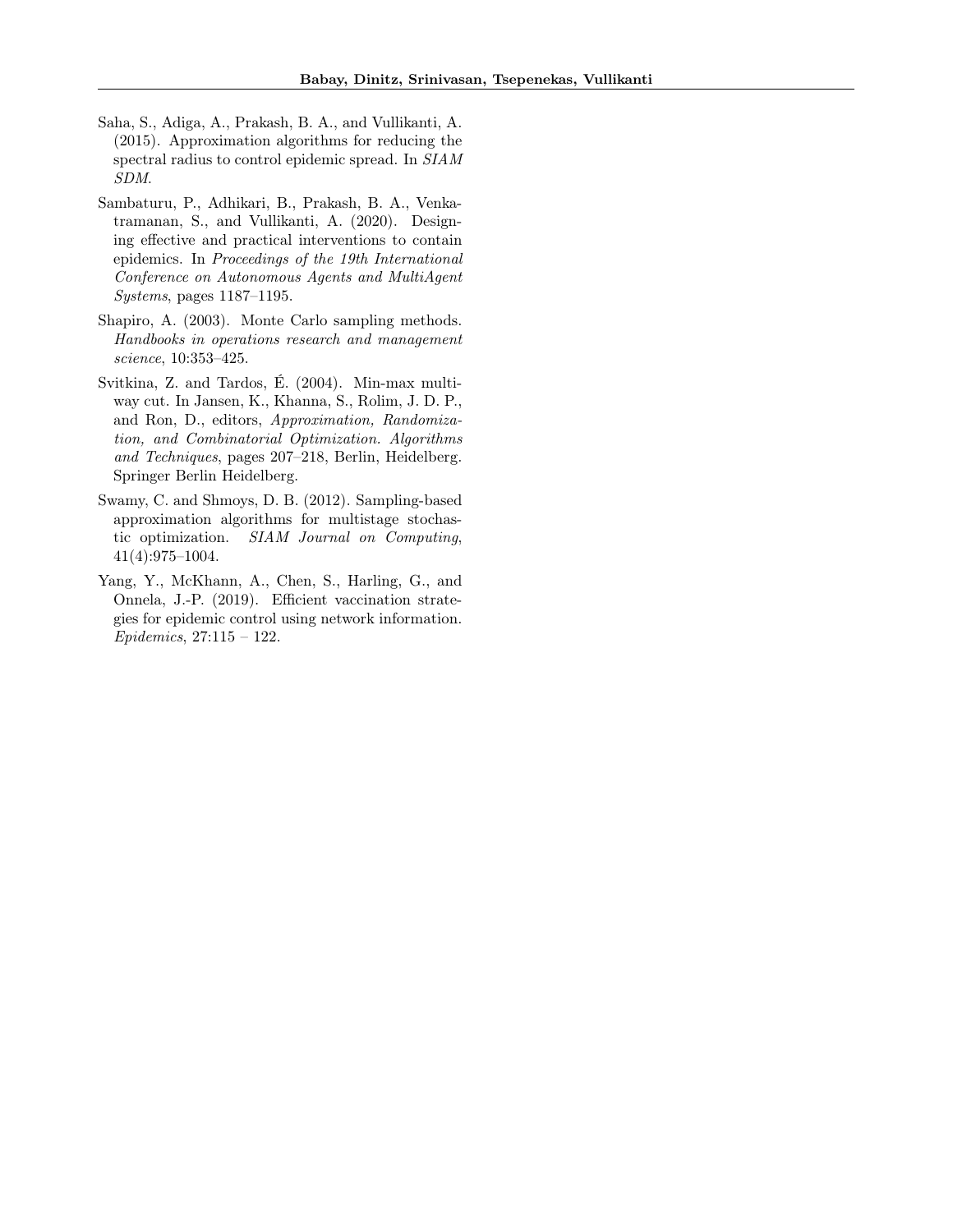# Supplementary Material: Controlling Epidemic Spread using Probabilistic Diffusion Models on Networks

### A MISSING PROOFS

**Proof of Lemma [3.1](#page-5-4).** For a fixed set F, the quantities  $h(G_j, F)$  are independent. Further, let  $X_j = \frac{h(G_j, F)}{n}$ [0, 1] and  $X = \sum_{j=1}^{N} X_j$ . Note that  $X = \frac{N}{n} h(G, F)$ . Using the Chernoff bound of Lemma [C.1](#page-13-1) yields:

$$
\Pr\left[X \notin \left[(1-\epsilon)\mathbb{E}[X], (1+\epsilon)\mathbb{E}[X]\right]\right] \le 2e^{-\frac{\epsilon^2\mathbb{E}[X]}{3}} = 2e^{-\frac{\epsilon^2N\cdot\mathbb{E}[h(G,F)]}{3n}} \le \frac{1}{n^2 2^m}
$$

To get the last inequality we use the definition of N, and the fact that  $\mathbb{E}[h(G, F)] \ge 1$  (since there is always at least one infection, namely the node s). Finally, since  $X = \frac{N}{n}h(G, F)$ , we also have:

$$
\Pr\left[h(G,F) \notin \left[(1-\epsilon)\mathbb{E}[h(G,F)],(1+\epsilon)\mathbb{E}[h(G,F)]\right]\right] \le \frac{1}{n^2 2^m}
$$

Because the number of possible subsets  $F$  is  $2<sup>m</sup>$ , a union bound over them concludes the proof.

**Proof of Corollary [3.2](#page-6-4).** When  $\Gamma \leq \text{poly}(n)$ , we set  $\gamma$  large enough such that  $O(\frac{\Gamma}{\epsilon^2 n^{\gamma}}) = O(\frac{1}{n^2})$ . Using Theorem [1.1](#page-2-2) we then have:

$$
\mathbb{E}[inf(V, E(\vec{p}) \setminus F_0, s)] = \mathbb{E}[inf(V, E(\vec{p}) \setminus F_0, s)|\mathcal{A}] \Pr[\mathcal{A}] + \mathbb{E}[inf(V, E(\vec{p}) \setminus F_0, s)|\bar{\mathcal{A}}] \Pr[\bar{\mathcal{A}}]
$$
  
 
$$
\leq (1 + O(\epsilon))OPT + nO(1/n^2) \leq (1 + O(\epsilon) + O(1/n))OPT
$$

To get the first inequality we use the simply upper bound of  $\mathbb{E}[inf(V,E(\vec{p}) \setminus F_0,s)|\bar{A}] \leq n$ , and for the last one we use the fact that  $1 \leq OPT$  (s is always infected).  $\Box$ 

**Proof of Lemma [4.2](#page-7-2).** We prove by induction on D the stronger statement  $(A)$ , which directly implies the Lemma.

$$
\forall k, \ N(D,k) \le \frac{1}{k!} \cdot \prod_{i=w_{min}+1}^{D} \left(1 + \frac{1}{i^{c_1}}\right)^k \tag{A}
$$

The base case  $D = w_{min}$  is easy. For this notice that  $S(w_{min}, k) = \{(k)\}\)$ , and hence we have

$$
N(w_{min}, k) = \frac{1}{w_{min}^{c_{1}k} \cdot k!} \le \frac{1}{k!}
$$

The inequality above follows since  $c_1 > 1$ .

We complete the proof by strong induction. Suppose  $D > w_{min}$ . Elementary calculations and the definition of  $N(\cdot, \cdot)$  reveal the following recurrence when  $D > w_{min}$ 

<span id="page-11-1"></span>
$$
N(D,k) = \sum_{j=0}^{k} \left( N(D-1, k-j) \cdot \frac{1}{D^{c_1 j} \cdot j!} \right)
$$
 (11)

<span id="page-11-0"></span>
$$
\qquad \qquad \Box
$$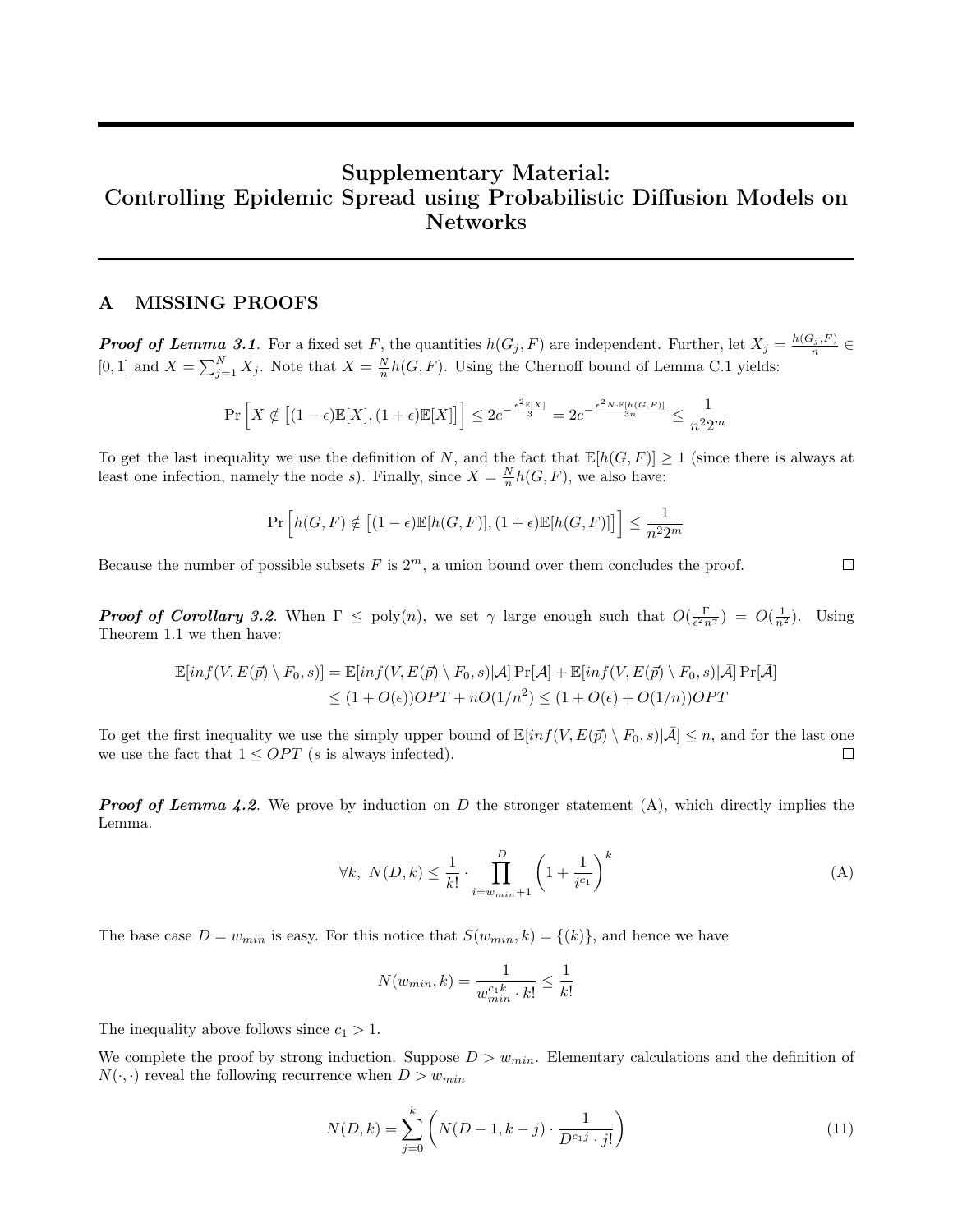Recurrence [\(11\)](#page-11-1) and the induction hypothesis yield

$$
N(D,k) \leq \sum_{j=0}^{k} \left( \frac{1}{D^{c_1 j} \cdot j!} \cdot \frac{1}{(k-j)!} \prod_{i=w_{min}+1}^{D-1} \left( 1 + \frac{1}{i^{c_1}} \right)^{k-j} \right)
$$
  
\n
$$
\leq \sum_{j=0}^{k} \left( \frac{1}{D^{c_1 j} \cdot j!} \cdot \frac{1}{(k-j)!} \prod_{i=w_{min}+1}^{D-1} \left( 1 + \frac{1}{i^{c_1}} \right)^{k} \right)
$$
  
\n
$$
= \left( \prod_{i=w_{min}+1}^{D-1} \left( 1 + \frac{1}{i^{c_1}} \right)^{k} \right) \sum_{j=0}^{k} \left( \frac{1}{D^{c_1 j} \cdot j!} \cdot \frac{1}{(k-j)!} \right)
$$
  
\n
$$
= \frac{1}{k!} \cdot \left( \prod_{i=w_{min}+1}^{D-1} \left( 1 + \frac{1}{i^{c_1}} \right)^{k} \right) \cdot \sum_{j=0}^{k} \left( \binom{k}{j} \cdot \frac{1}{D^{c_1 j}} \right)
$$
  
\n
$$
= \frac{1}{k!} \cdot \left( \prod_{i=w_{min}+1}^{D} \left( 1 + \frac{1}{i^{c_1}} \right)^{k} \right)
$$

 $\Box$ 

The last inequality above follows from the binomial sum  $\sum_{j=0}^{k} \left( \binom{k}{j} \cdot \frac{1}{D^{c_1 j}} \right) = (1 + 1/D^{c_1})^k$ .

**Proof of Theorem [5.1](#page-8-3).** Before we proceed with our analysis, let us recall some important notation from Section [3.](#page-4-0) For any fixed  $F \subseteq E$ ,  $h(G_j, F) = inf(V, E_j \setminus F, s)$  and  $h(G, F) = \frac{1}{N} \sum_{j=1}^N h(G_j, F)$ . Finally,  $F^*$ denotes the optimal edge set for the given instance of MININFEDGE, and  $\hat{F}$  denotes the optimal integral solution of LP  $(1)-(4)$  $(1)-(4)$  $(1)-(4)$ .

To begin with, by the definition of  $F_0$  and constraint [\(3\)](#page-5-3), we have

$$
\sum_{e \in F_0} c_e \le 4n^{2/3} \sum_{e \in F_0} c_e x_e \le 4n^{2/3} B
$$

Moving forward, note that by Lemma [3.1,](#page-5-4) we have  $h(G, F^*) \leq (1+\epsilon) \mathbb{E}[h(G, F^*)]$  and  $h(G, F_0) \geq (1-\epsilon) \mathbb{E}[h(G, F_0)]$ with probability at least  $1-O(1/n^2)$ . If we show that  $h(G, F_0) \leq 2n^{2/3}h(G, F)$ , then we are done. This is because:

$$
\mathbb{E}[h(G, F_0)] \le \frac{h(G, F_0)}{1 - \epsilon} \le \frac{2n^{2/3}}{1 - \epsilon} h(G, \hat{F}) \le \frac{2n^{2/3}}{1 - \epsilon} h(G, F^*) \le \frac{2(1 + \epsilon)n^{2/3}}{1 - \epsilon} \mathbb{E}[h(G, F^*)]
$$

At first, suppose  $h(G, \hat{F}) > n^{1/3}$ . Since  $h(G_j, F_0) \le n \le n^{2/3} h(G, \hat{F})$  for any j,  $h(G, F_0) \le 2n^{2/3} h(G, \hat{F})$  follows trivially through the definition of  $h(G, F_0)$ .

Next, suppose  $h(G, \hat{F}) \leq n^{1/3}$ . This implies  $\frac{1}{N} \sum_{j \in [N]} \sum_{v \in V} (1 - y_{vj}) \leq h(G, \hat{F}) \leq n^{1/3}$ , because the optimal LP-value is a lower bound for  $h(G, \hat{F})$ . Let now  $A' = \{j \in [N] : \sum_{v \in V} (1 - y_{jv}) \le n^{2/3} \}$  and  $A'' = [N] \setminus A' = \{j \in [N] : \sum_{v \in V} (1 - y_{jv}) \le n^{2/3} \}$  $[N]: \sum_{v \in V} (1 - y_{vj}) > n^{2/3}$ . The upper bound of the optimal fractional solution value then gives  $|A''| \le N/n^{1/3}$ . Consider now any  $j \in A'$ , and let v be a node such that  $1 - y_{vj} \leq 1/2$ . We will argue below that for any path  $P \in \mathcal{P}(s, v, G_j)$ , there exists an edge  $e \in P$  such that  $e \in F_0$ . This means that if v is infected in  $(V, E_j \setminus F_0)$ , then  $1 - y_{vj} > 1/2$ , and so  $h(G_j, F_0) \le \sum_v 2(1 - y_{vj})$ . Hence,

$$
h(G, F_0) = \frac{1}{N} \sum_{j \in A'} h(G_j, F_0) + \frac{1}{N} \sum_{j \in A''} h(G_j, F_0)
$$
  
\n
$$
\leq \frac{1}{N} \sum_{j \in A'} \sum_{v \in V} 2(1 - y_{vj}) + \frac{n|A''|}{N}
$$
  
\n
$$
\leq \frac{1}{N} \sum_{j \in [N]} \sum_{v \in V} 2(1 - y_{vj}) + n^{2/3}
$$
  
\n
$$
\leq \frac{1}{N} \sum_{j \in [N]} \sum_{v \in V} 2(1 - y_{vj}) + n^{2/3} h(G, \hat{F})
$$
  
\n
$$
\leq (2 + n^{2/3}) h(G, \hat{F}) \leq 2n^{2/3} h(G, \hat{F})
$$